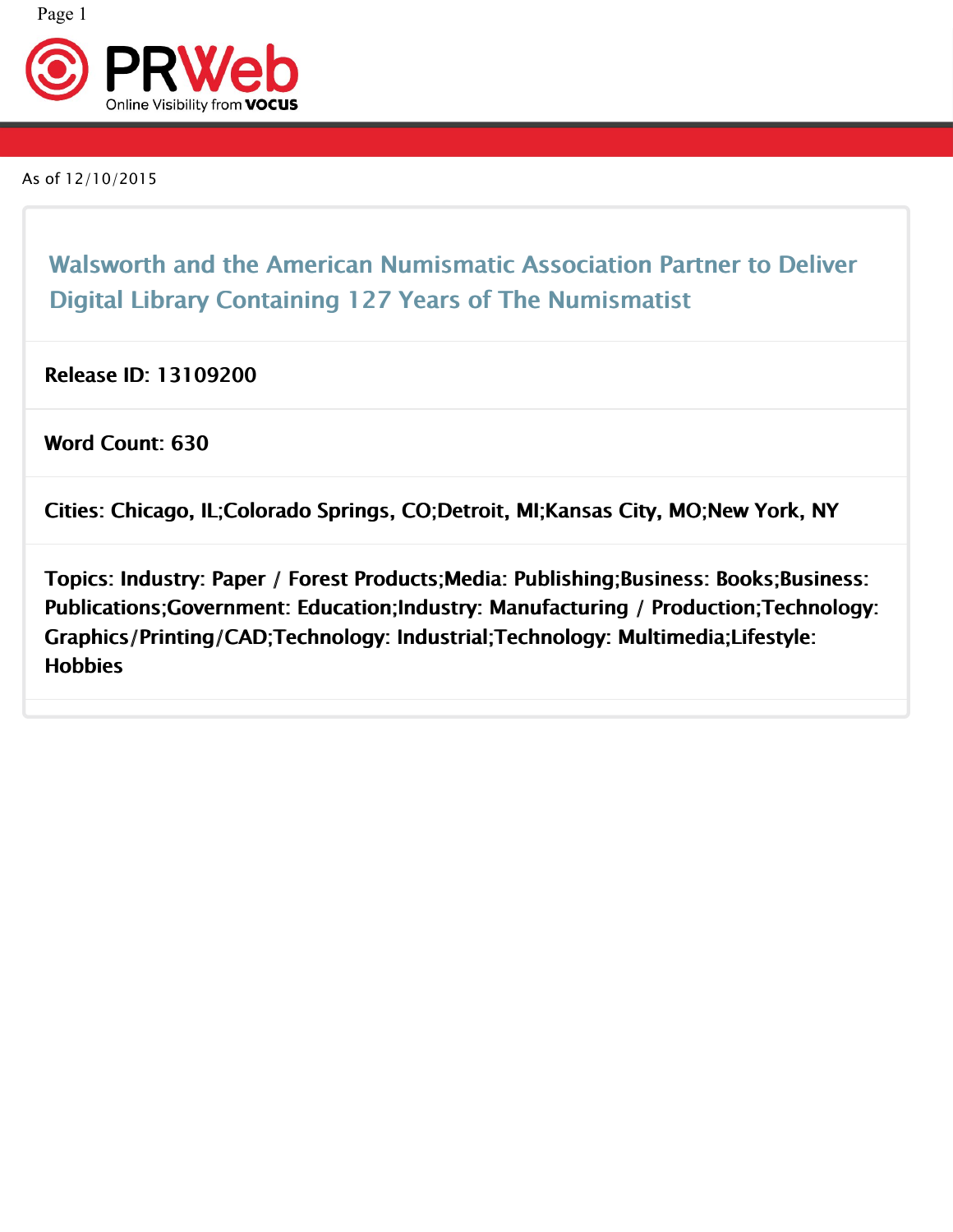



### Peak Day **Day** Day 2, Friday, December 04, 2015 2015

| Day $#$          | <b>Total Headline Impressions</b> | Headline Impressions from<br>News Aggregators | New Headline Impressions<br>from PRWeb.com |
|------------------|-----------------------------------|-----------------------------------------------|--------------------------------------------|
|                  | 20161                             | 19939                                         | 222                                        |
| 2                | 37961                             | 17605                                         | 195                                        |
| 3                | 57109                             | 18913                                         | 235                                        |
| $\overline{4}$   | 75443                             | 18116                                         | 218                                        |
| 5                | 89823                             | 14188                                         | 192                                        |
| $\boldsymbol{6}$ | 105503                            | 15632                                         | 48                                         |
| $\overline{7}$   | 118233                            | 12709                                         | 21                                         |
| 8                | 122621                            | 4376                                          | 12                                         |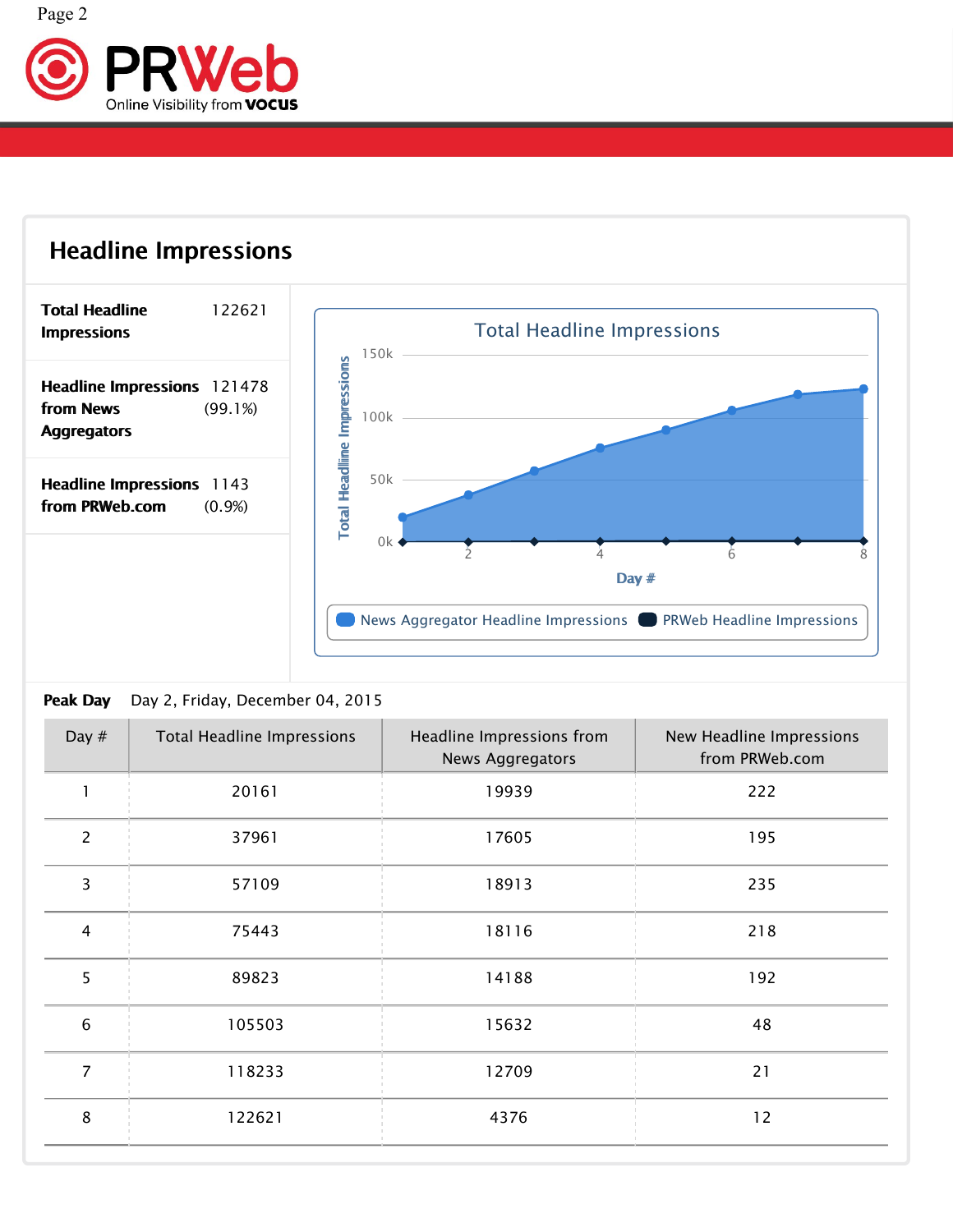

# Full Release





### **Peak Day** Day 1, Thursday, December 03, 2015 2015

| Day $#$         | <b>Total Full Release Reads</b> | New Full Release Reads |
|-----------------|---------------------------------|------------------------|
|                 | 254                             | 254                    |
| $\overline{2}$  | 294                             | 40                     |
| 3               | 323                             | 29                     |
| 4               | 344                             | 21                     |
| 5               | 363                             | 19                     |
| $6\phantom{1}6$ | 386                             | 23                     |
| $\overline{7}$  | 407                             | 21                     |
| 8               | 419                             | 12                     |
|                 |                                 |                        |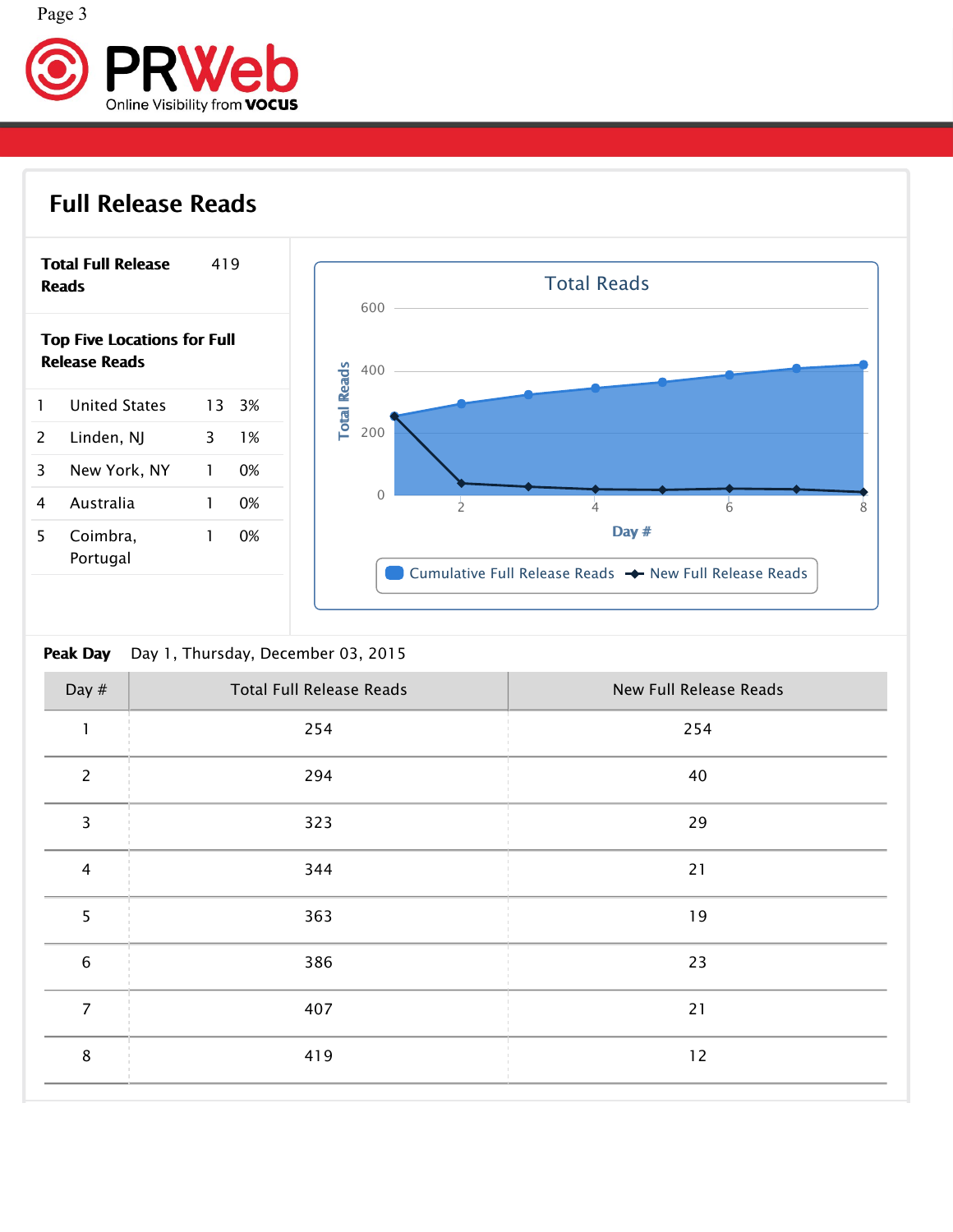

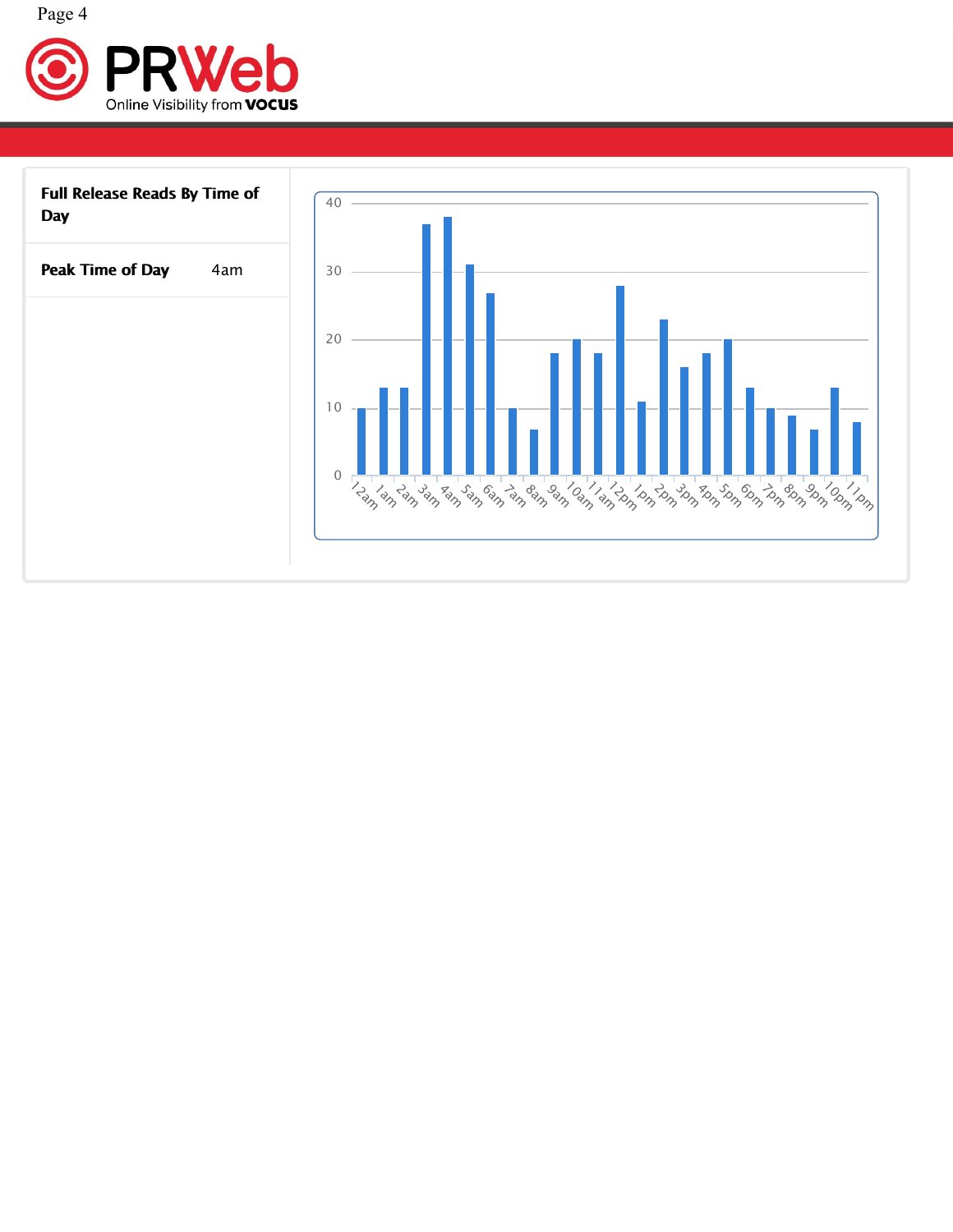

| <b>Traffic Sources</b>                                  |                  |
|---------------------------------------------------------|------------------|
| Referrals by Search Keyword                             | No Data Found    |
| <b>Traffic to Release from Search</b><br><b>Engines</b> | Google UK Google |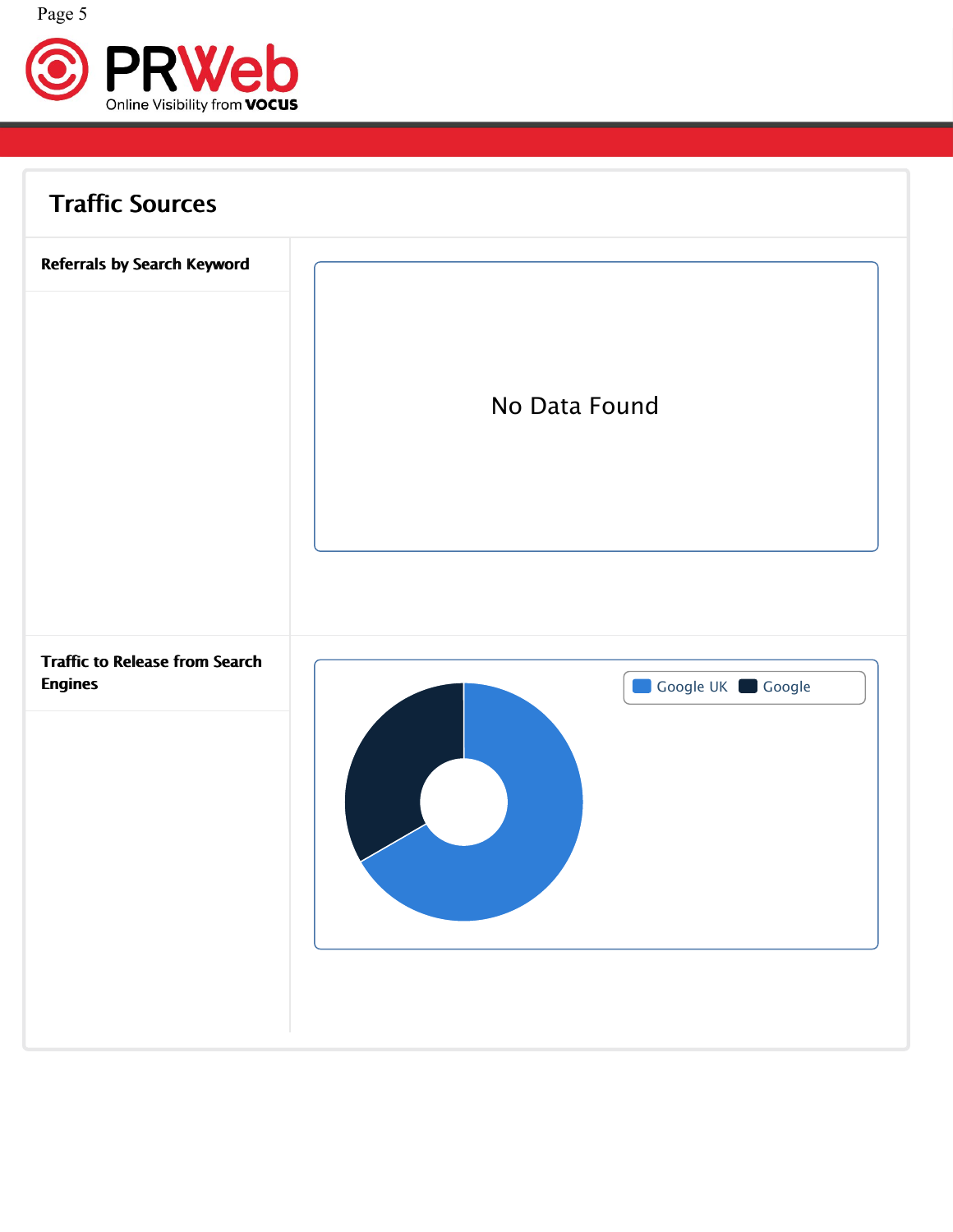



| <b>Media Deliveries</b>                  |                                     |                                 |  |
|------------------------------------------|-------------------------------------|---------------------------------|--|
|                                          | <b>Total Media Deliveries 2,388</b> |                                 |  |
| <b>FREELANCE</b>                         | <b>EXAMINER.COM</b>                 | <b>NEW YORK TIMES</b>           |  |
| <b>RADIO</b>                             | <b>BUSINESS</b>                     | <b>NEWSPAPER</b>                |  |
| Chicago Sun-Times                        | <b>CNET</b>                         | Crain's Chicago Business        |  |
| <b>INTERNET</b>                          | <b>NEWSPAPERS</b>                   | ST. PETERSBURG TIMES            |  |
| <b>TELEVISION</b>                        | 89.3 FM                             | <b>ABC</b>                      |  |
| <b>AEROSPACE AMERICA</b>                 | Atlanta Journal-Constitution        | <b>BBC</b>                      |  |
| <b>BBC Economics &amp; Business Unit</b> | <b>Bedford Now</b>                  | Birmingham News, The            |  |
| <b>BOOKS</b>                             | <b>BUSINESS NEW HAVEN</b>           | <b>CHEMICAL MARKET REPORTER</b> |  |
| <b>CHICAGO TRIBUNE</b>                   | CLEVELANDSENIORS.COM                | Columbia Daily Tribune          |  |
| <b>COMPOSTING NEWS</b>                   | <b>Computer Weekly</b>              | <b>DAILY HERALD</b>             |  |
| <b>DECA Dimensions</b>                   | Decatur Tribune                     | <b>DIGITAL ARTS</b>             |  |
| El Tiempo                                | ENTERTAINMENT                       | FAIRCOUNT MEDIA GROUP           |  |
| <b>Fibre Market News</b>                 | <b>FREELANCER</b>                   | Gas Vehicular                   |  |
| <b>GOOGLE</b>                            | Grand Rapids Business Journal       | <b>Grand Rapids Family</b>      |  |
| <b>GRAPHIC DESIGN</b>                    | HSV Channel 7                       | <b>INDIAN COUNTRY TODAY</b>     |  |
| Inter-City Express                       | Kane County Chronicle               | KMOX-AM                         |  |
| La Raza                                  | LA TIMES                            | LOS ANGELES TIMES               |  |
| <b>MAGAZINES</b>                         | News 8 at 11 PM - WOOD-TV           | News-Herald                     |  |
| <b>OSHKOSH NORTHWESTERN</b>              | <b>PAPER</b>                        | PC WORLD                        |  |
| PHILADELPHIA INQUIRER                    | Produ.com                           | PRWeb                           |  |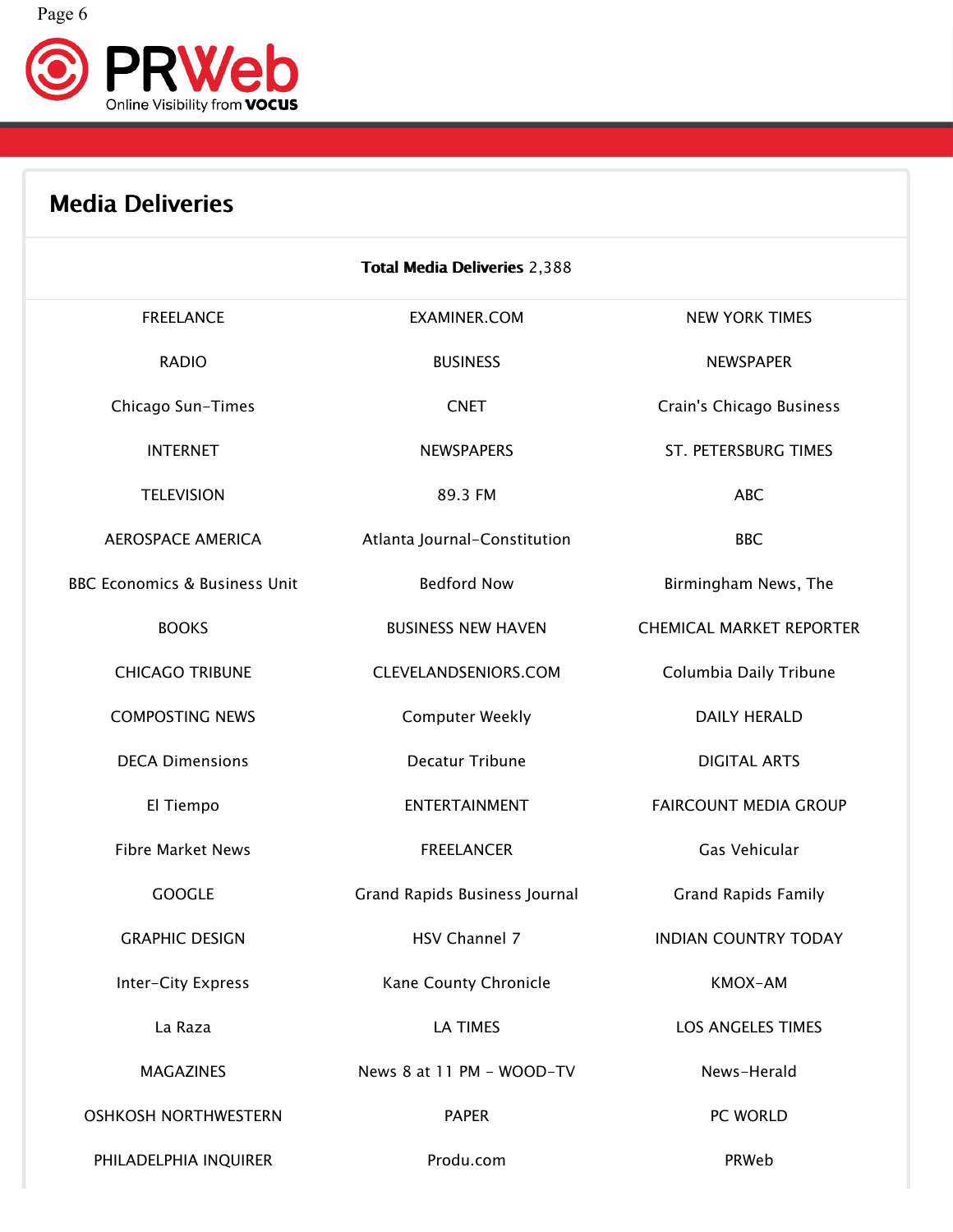

| PRWEB.COM                                                  | Recycling Today                         | <b>REUTERS</b>                                   |  |
|------------------------------------------------------------|-----------------------------------------|--------------------------------------------------|--|
| Seattle Daily Journal Of Commerce                          | SMALL BUSINESS DIGEST                   | <b>SPORTS</b>                                    |  |
| The Atlanta Journal-Constitution                           | The Globe and Mail                      | THE RECORD                                       |  |
| THE REGISTER                                               | The Star                                | <b>TIME</b>                                      |  |
| <b>TORONTO STAR</b>                                        | Vermont Business Magazine               | Voice of America                                 |  |
| <b>WEB</b>                                                 |                                         | <b>HERALD TRIBUNE</b>                            |  |
| POWER FOR EXPLOIT ON LINE MAG                              | "FRESH FACTS"                           | "SPIRITUAL ENTHUSIAST:"<br><b>MAGAZINE</b>       |  |
| 13 Action News Saturday at 9 AM -<br>WTVG-TV               | 1590 AM                                 | 1590 AM KELP                                     |  |
| 1Earth Media, PO Box 1227 Port<br>Macquarie NSW Australia  | 2 News at 6 PM - WDTN-TV                | 27 News at 5:30 PM Sunday -<br>WKOW-TV           |  |
| 2MAXPROFIT.COM                                             | <b>3D WORLD</b>                         | <b>3XS MAGAZINE</b>                              |  |
| 4 News This Morning at 4:30 AM -<br>WCCO-TV                | 4BC                                     | 4BH                                              |  |
| 5 - WEBLOGS (MAXINE, OBLATE<br>SPHEROID, SYMBLOGOGY, ETC.) | 5 Eyewitness News at 11 PM -<br>KSTP-TV | 5 Eyewitness News Live at 5 PM -<br>KSTP-TV      |  |
| 5 Eyewitness News Midday - KSTP-<br><b>TV</b>              | 5 Eyewitness News Morning -<br>KSTP-TV  | 5 Eyewitness News Sunday at 5:30<br>PM - KSTP-TV |  |
|                                                            | 90.9 FM                                 |                                                  |  |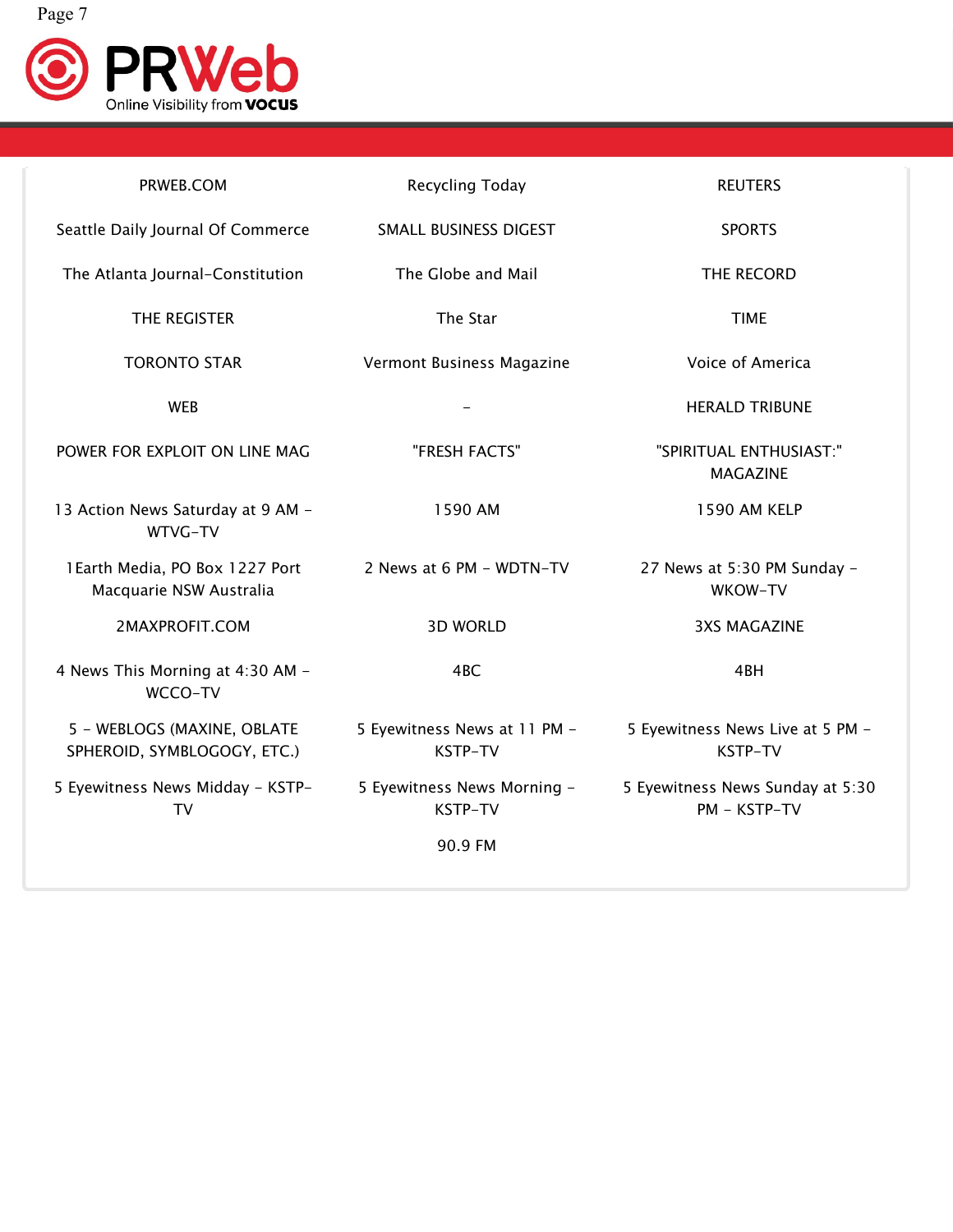

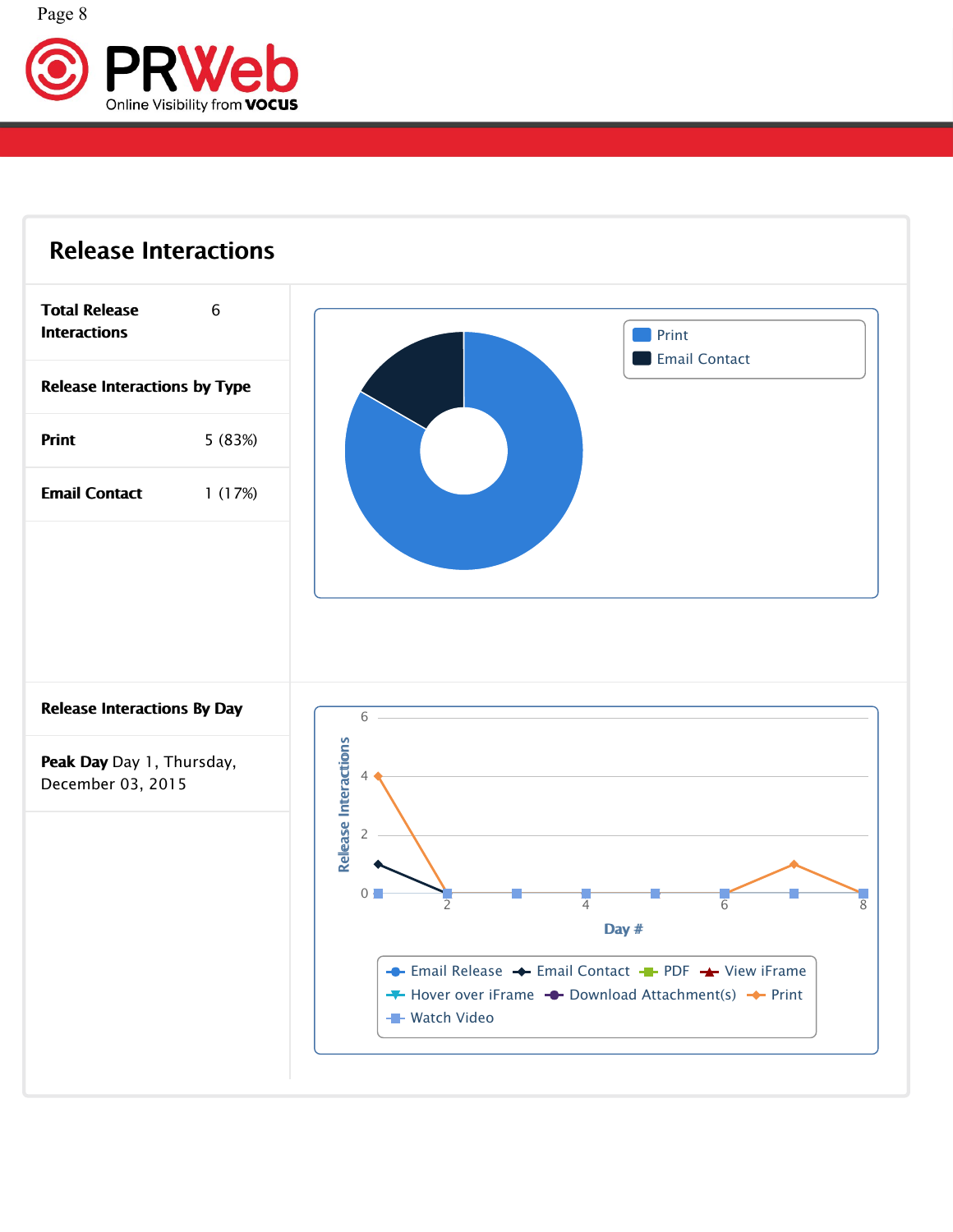



# Clicks



### Peak Day N/A

| Day $#$ | <b>Total Clicks</b> | New Clicks on Release Links | New Clicks on Website URL |
|---------|---------------------|-----------------------------|---------------------------|
|         | $\mathbf{0}$        | $\mathbf 0$                 | $\mathbf 0$               |
|         | 0                   | $\mathbf 0$                 | $\mathbf 0$               |
|         | 0                   | $\mathbf 0$                 | $\mathbf 0$               |
|         | $\mathbf 0$         | $\boldsymbol{0}$            | $\overline{0}$            |
|         | $\mathbf 0$         | $\pmb{0}$                   | $\mathbf 0$               |
| 6       | $\mathbf 0$         | $\pmb{0}$                   | $\mathbf 0$               |
|         | $\mathbf 0$         | $\mathbf 0$                 | $\mathbf 0$               |
| 8       | $\Omega$            | $\mathbf 0$                 | $\mathbf{0}$              |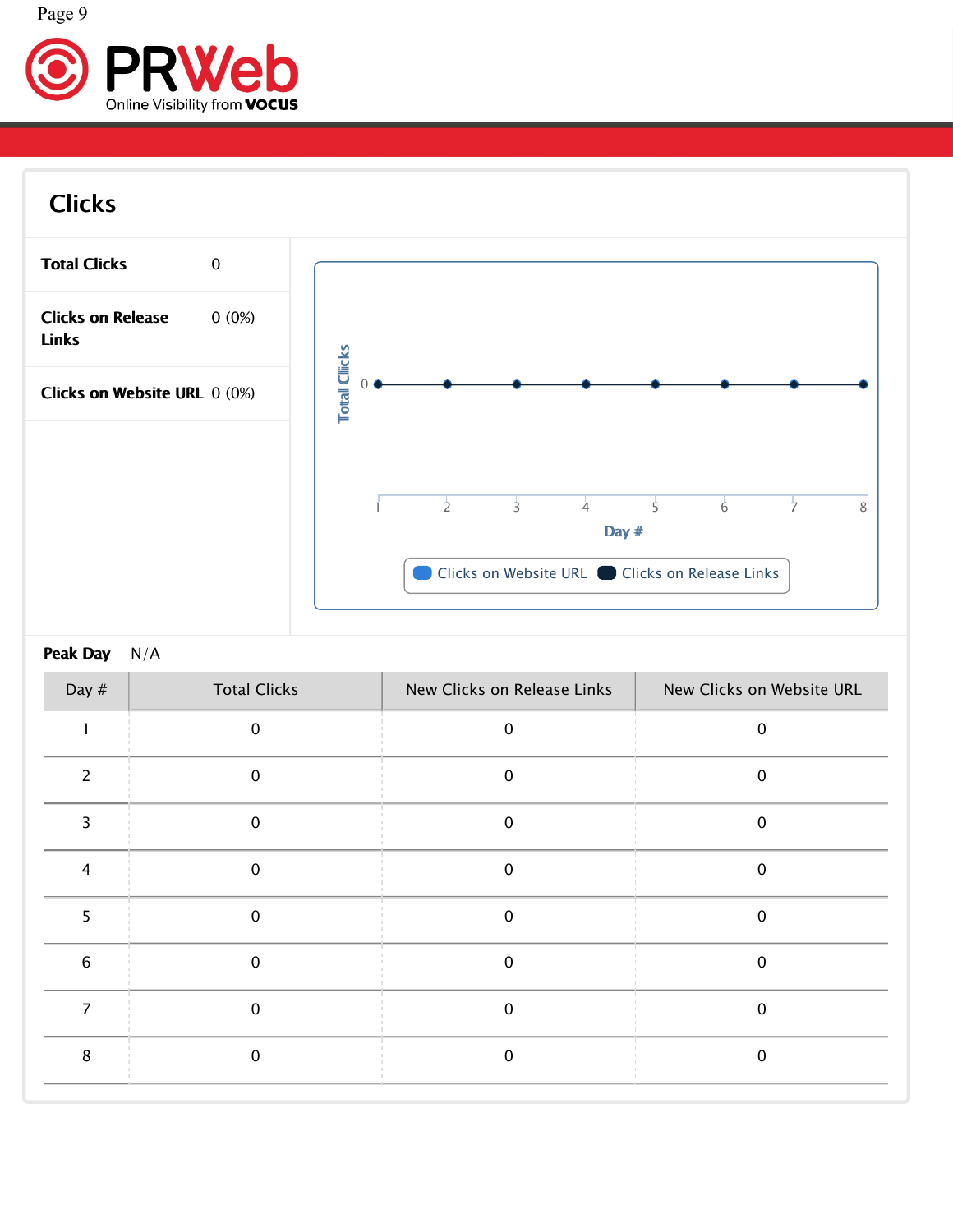

# Social Engagement

|               | <b>Social Shares by Readers</b> | <b>Social Connections by Readers</b> |
|---------------|---------------------------------|--------------------------------------|
| $\mathbf{f}$  | 0 Likes                         | 0 Likes                              |
| y             | 1 Tweets                        | 1 Follows                            |
| $\mathbf{in}$ | 0 Shares                        | 0 Clicks                             |
| $\mathbf{g}$  | $0 + 1's$                       | 0 Follows                            |
| ၐ             | 0 Pins                          |                                      |

# Top Five Public Mentions (by potential audience)



[@ANACoins](http://twitter.com/ANACoins) via [Twitter](http://twitter.com/ANACoins/statuses/672540024911618048) 6 days, 21 hours ago

RT @WalsworthCo: Walsworth & @ANACoins partner to deliver 127 years of The Numismatist magazine! https://t.co/Ysph4OA8p8 @PRWeb https://t.c…



2 [Walsworth](http://twitter.com/WalsworthCo) 2 Walsworth [@WalsworthCo](http://twitter.com/WalsworthCo) via Twitter 6 days, 23 hours ago ago Walsworth & @ANACoins partner to deliver 127 years of The Numismatist magazine! https://t.co/Ysph4OA8p8 @PRWeb https://t.co/8qX34vPnY2



### 3 Don [Walsworth](http://twitter.com/dwalsworth)

[@dwalsworth](http://twitter.com/dwalsworth) via Twitter 1 week, 1 day ago ago Exciting news! Walsworth, ANA partner to deliver 127 years of The Numismatist in digital library. https://t.co/UJixfSQaxs



### 4 Don [Walsworth](http://twitter.com/dwalsworth)

[@dwalsworth](http://twitter.com/dwalsworth) via [Twitter](http://twitter.com/dwalsworth/statuses/672782664756170752) 6 days, 5 hours ago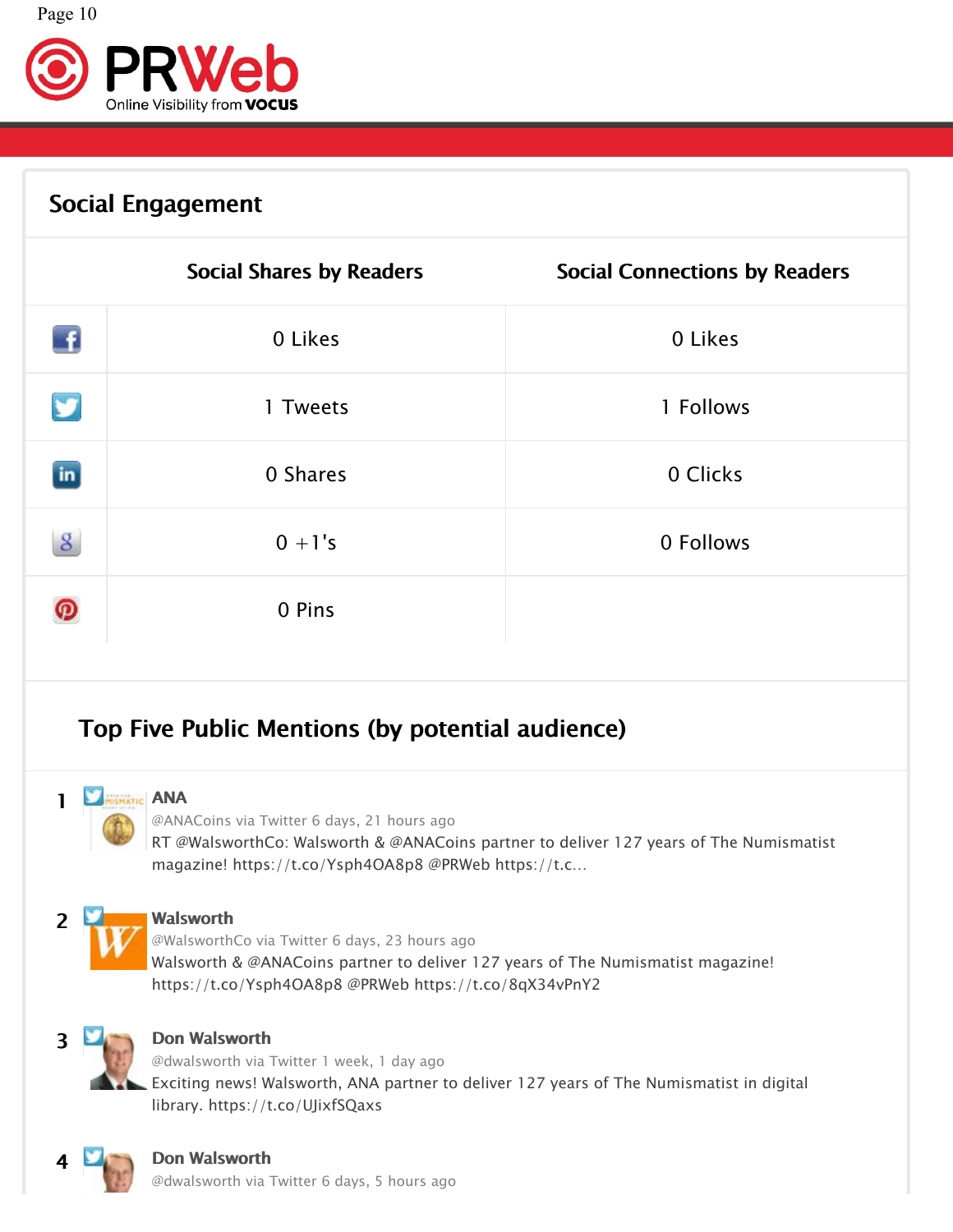



Searchable digital archive of The Numismatist here, thanks to Walsworth, ANA partnership.  $\hspace{0.2cm}$ https://t.co/UJixfSQaxs https://t.co/4oO9WI72IR



### **Grisa** and the contract of the contract of the contract of the contract of the contract of the contract of the contract of the contract of the contract of the contract of the contract of the contract of the contract of th

[@DavidGrisa](http://twitter.com/DavidGrisa) via Twitter 6 days, 23 hours ago ago Walsworth, Exact Editions provide digital library of The Numismatist to ANA members.  $\hspace{0.1em}$ https://t.co/QYuNlnoJOp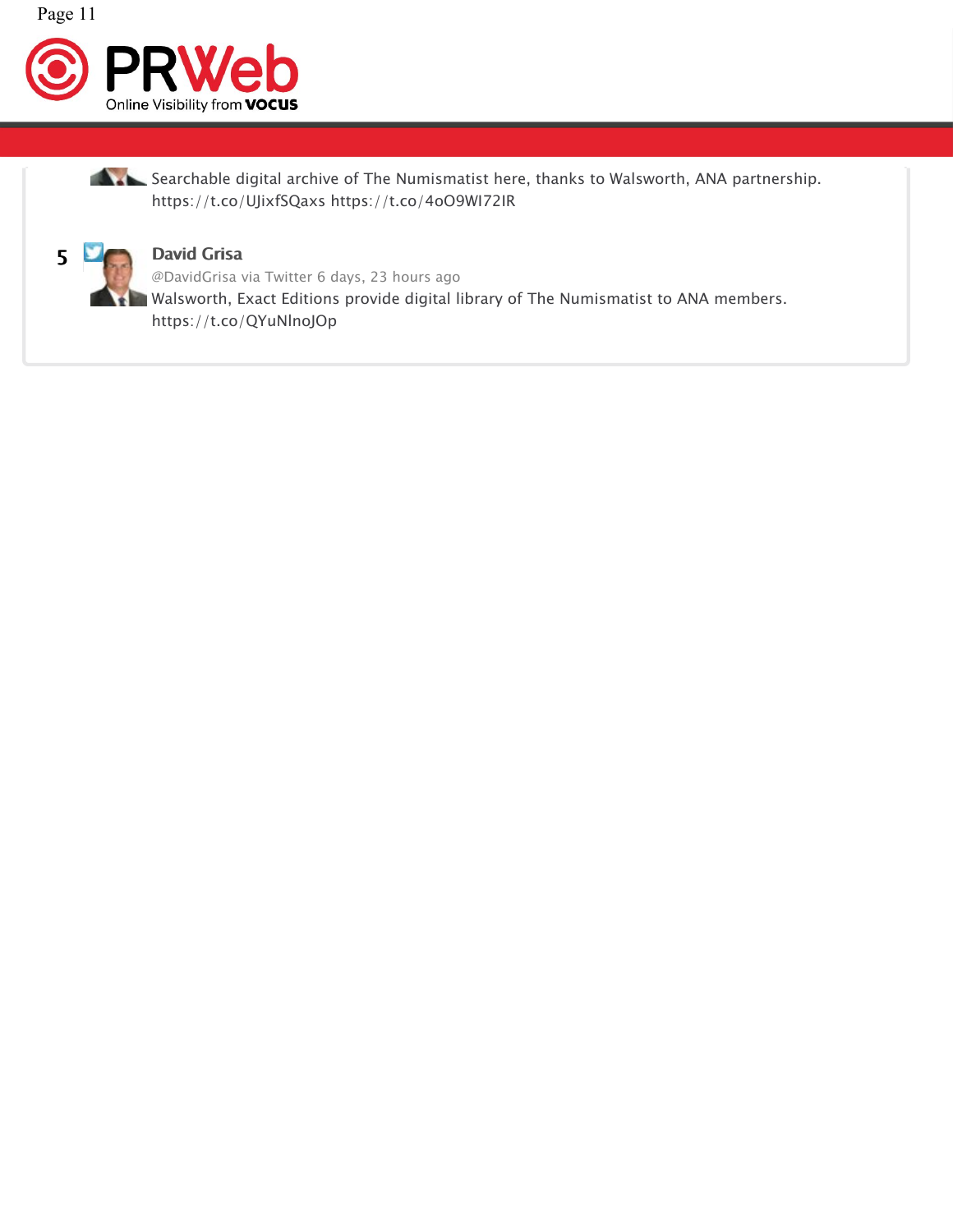



### Online Pickup

Please use the customized searches below to check Google and Yahoo! for sites that have picked–up your release.

### Total Pickups: 267

| A sampling of sites where your release was picked-up: |  |
|-------------------------------------------------------|--|
|-------------------------------------------------------|--|

| <b>WYCW</b> | http://www.carolinascw.com/story/30656071/walsworth-and-the-ameri |
|-------------|-------------------------------------------------------------------|
| wbtw        | http://www.wbtw.com/story/30656071/walsworth-and-the-american-num |
| wcmh        | http://www.nbc4i.com/story/30656071/walsworth-and-the-american-nu |
| wcbd        | http://www.counton2.com/story/30656071/walsworth-and-the-american |
| wjtv        | http://www.wjtv.com/story/30656071/walsworth-and-the-american-num |
| wkrg        | http://www.wkrg.com/story/30656071/walsworth-and-the-american-num |
| wnct        | http://www.wnct.com/story/30656071/walsworth-and-the-american-num |
| wrbl        | http://www.wrbl.com/story/30656071/walsworth-and-the-american-num |
| wsav        | http://www.wsav.com/story/30656071/walsworth-and-the-american-num |
| wsls        | http://www.wsls.com/story/30656071/walsworth-and-the-american-num |
| wspa        | http://www.wspa.com/story/30656071/walsworth-and-the-american-num |
| wagt        | http://www.nbc26.tv/story/30656071/walsworth-and-the-american-num |
| wvue        | http://www.fox8live.com/story/30656071/walsworth-and-the-american |
| ktxd        | http://www.ktxdtv.com/story/30656071/walsworth-and-the-american-n |
| kxnet       | http://www.kxnet.com/story/30656071/walsworth-and-the-american-nu |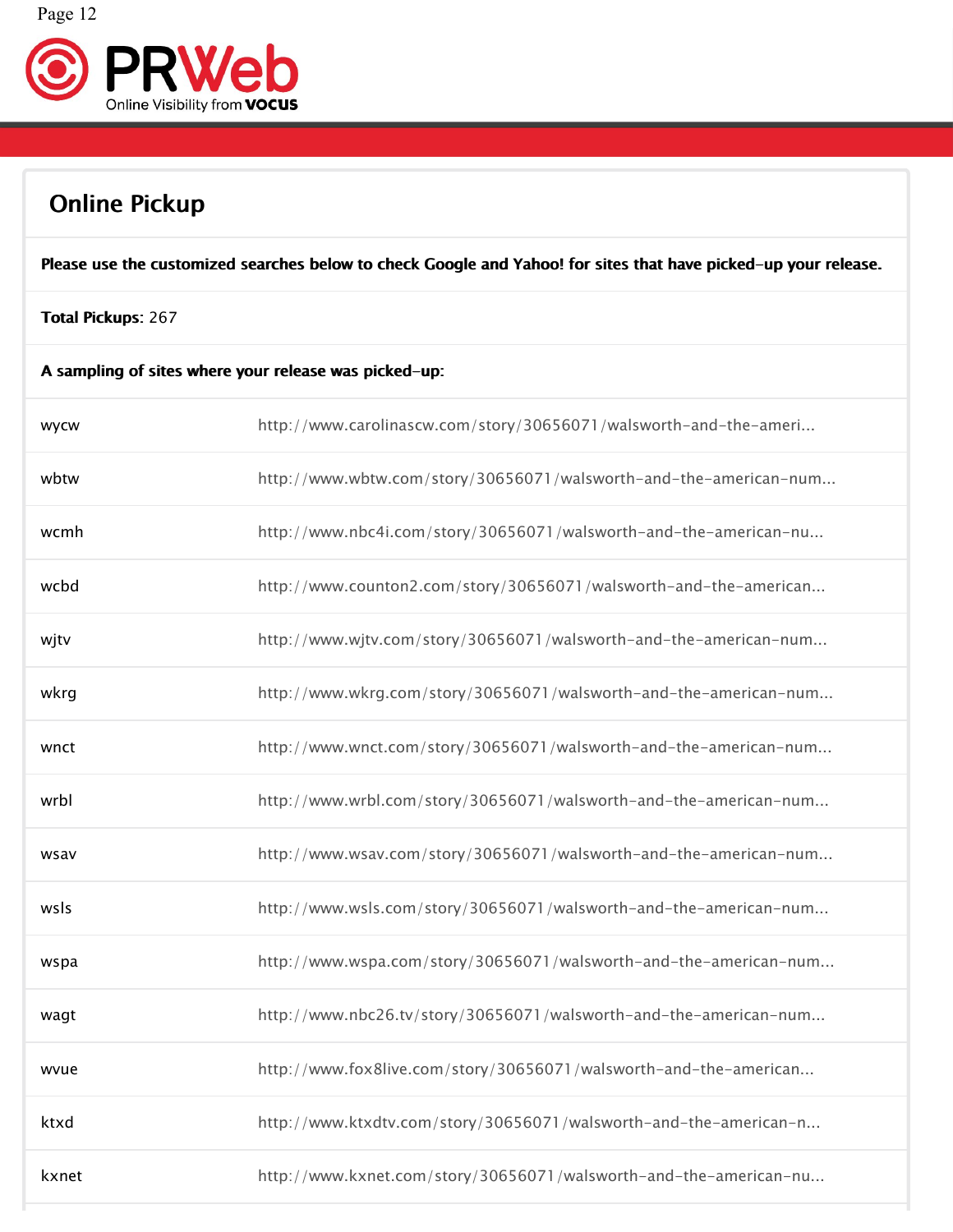

| wwtv | http://www.9and10news.com/story/30656071/walsworth-and-the-americ |
|------|-------------------------------------------------------------------|
| wboy | http://www.wboy.com/story/30656071/walsworth-and-the-american-num |
| wowk | http://www.wowktv.com/story/30656071/walsworth-and-the-american-n |
| wtrf | http://www.wtrf.com/story/30656071/walsworth-and-the-american-num |
| wvns | http://www.wvnstv.com/story/30656071/walsworth-and-the-american-n |
| wtvg | http://www.13abc.com/story/30656071/walsworth-and-the-american-nu |
| wjrt | http://www.abc12.com/story/30656071/walsworth-and-the-american-nu |
| wfxr | http://www.fox2127.com/story/30656071/walsworth-and-the-american- |
| wzdx | http://www.fox54.com/story/30656071/walsworth-and-the-american-nu |
| wlax | http://www.fox2548.com/story/30656071/walsworth-and-the-american- |
| kljb | http://www.kljb.com/story/30656071/walsworth-and-the-american-num |
| wnem | http://www.wnem.com/story/30656071/walsworth-and-the-american-num |
| whns | http://www.foxcarolina.com/story/30656071/walsworth-and-the-ameri |
| wgcl | http://www.cbsatlanta.com/story/30656071/walsworth-and-the-americ |
| kvvu | http://www.fox5vegas.com/story/30656071/walsworth-and-the-america |
| kptv | http://www.kptv.com/story/30656071/walsworth-and-the-american-num |
| wsmv | http://www.wsmv.com/story/30656071/walsworth-and-the-american-num |
| wshm | http://www.cbs3springfield.com/story/30656071/walsworth-and-the-a |
| wfsb | http://www.wfsb.com/story/30656071/walsworth-and-the-american-num |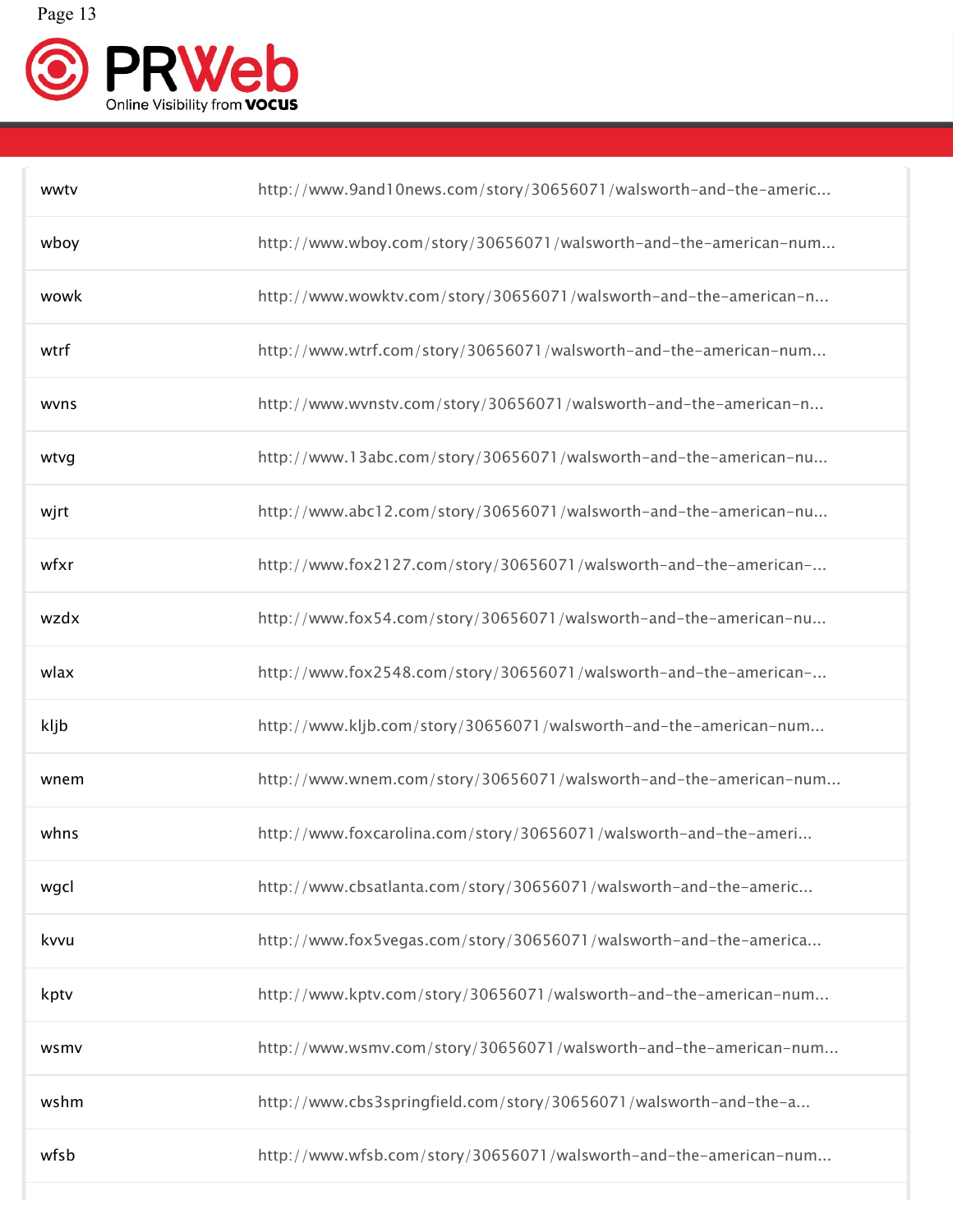

| wicu | http://www.erietvnews.com/story/30656071/walsworth-and-the-americ |
|------|-------------------------------------------------------------------|
| wmbb | http://www.wmbb.com/story/30656071/walsworth-and-the-american-num |
| wdsi | http://www.myfoxchattanooga.com/story/30656071/walsworth-and-the- |
| wtlh | http://www.myfoxtallahassee.com/story/30656071/walsworth-and-the- |
| wolf | http://www.myfoxnepa.com/story/30656071/walsworth-and-the-america |
| wpfo | http://www.myfoxmaine.com/story/30656071/walsworth-and-the-americ |
| keyc | http://www.keyc.com/story/30656071/walsworth-and-the-american-num |
| noco | http://www.noco5.com/story/30656071/walsworth-and-the-american-nu |
| wltz | http://www.wltz.com/story/30656071/walsworth-and-the-american-num |
| wmdt | http://www.wmdt.com/story/30656071/walsworth-and-the-american-num |
| wfxs | http://www.MyFoxWausau.com/story/30656071/walsworth-and-the-ameri |
| kiii | http://www.kiiitv.com/story/30656071/walsworth-and-the-american-n |
| kvly | http://www.valleynewslive.com/story/30656071/walsworth-and-the-am |
| kusi | http://www.kusi.com/story/30656071/walsworth-and-the-american-num |
| wbma | http://www.abc3340.com/story/30656071/walsworth-and-the-american- |
| wciv | http://www.abcnews4.com/story/30656071/walsworth-and-the-american |
| ktul | http://www.ktul.com/story/30656071/walsworth-and-the-american-num |
| katv | http://www.katv.com/story/30656071/walsworth-and-the-american-num |
| wset | http://www.wset.com/story/30656071/walsworth-and-the-american-num |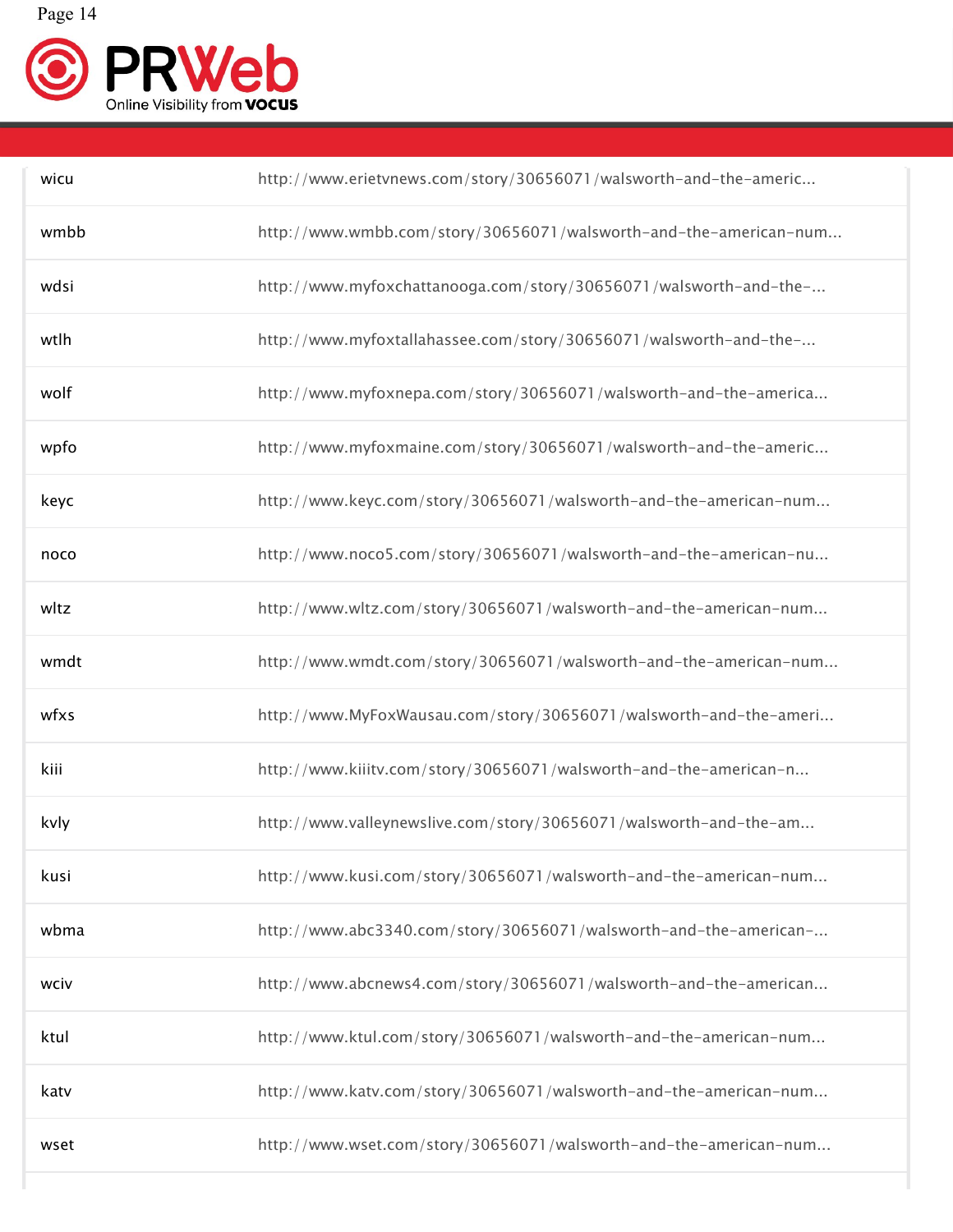

| whtm | http://www.abc27.com/story/30656071/walsworth-and-the-american-nu |
|------|-------------------------------------------------------------------|
| ksfy | http://www.ksfy.com/story/30656071/walsworth-and-the-american-num |
| kalb | http://www.kalb.com/story/30656071/walsworth-and-the-american-num |
| kauz | http://www.newschannel6now.com/story/30656071/walsworth-and-the-a |
| wlne | http://ww.abc6.com/story/30656071/walsworth-and-the-american-numi |
| kbmt | http://www.12newsnow.com/story/30656071/walsworth-and-the-america |
| wgfl | http://www.mygtn.tv/story/30656071/walsworth-and-the-american-num |
| kcen | http://www.kcentv.com/story/30656071/walsworth-and-the-american-n |
| kduh | http://www.kotanow.com/story/30656071/walsworth-and-the-american- |
| kuam | http://www.kuam.com/story/30656071/walsworth-and-the-american-num |
| kfmb | http://www.cbs8.com/story/30656071/walsworth-and-the-american-num |
| kstc | http://www.kstc45.com/index.shtml/story/30656071/walsworth-and-th |
| kcba | http://www.kcba.com/story/30656071/walsworth-and-the-american-num |
| kion | http://www.kionrightnow.com/story/30656071/walsworth-and-the-amer |
| kkfx | http://www.kkfx.com/story/30656071/walsworth-and-the-american-num |
| kcoy | http://www.kcoy.com/story/30656071/walsworth-and-the-american-num |
| kytx | http://www.cbs19.tv/story/30656071/walsworth-and-the-american-num |
| knoe | http://www.knoe.com/story/30656071/walsworth-and-the-american-num |
| kqcw | http://www.cw12-19.com/story/30656071/walsworth-and-the-american- |
|      |                                                                   |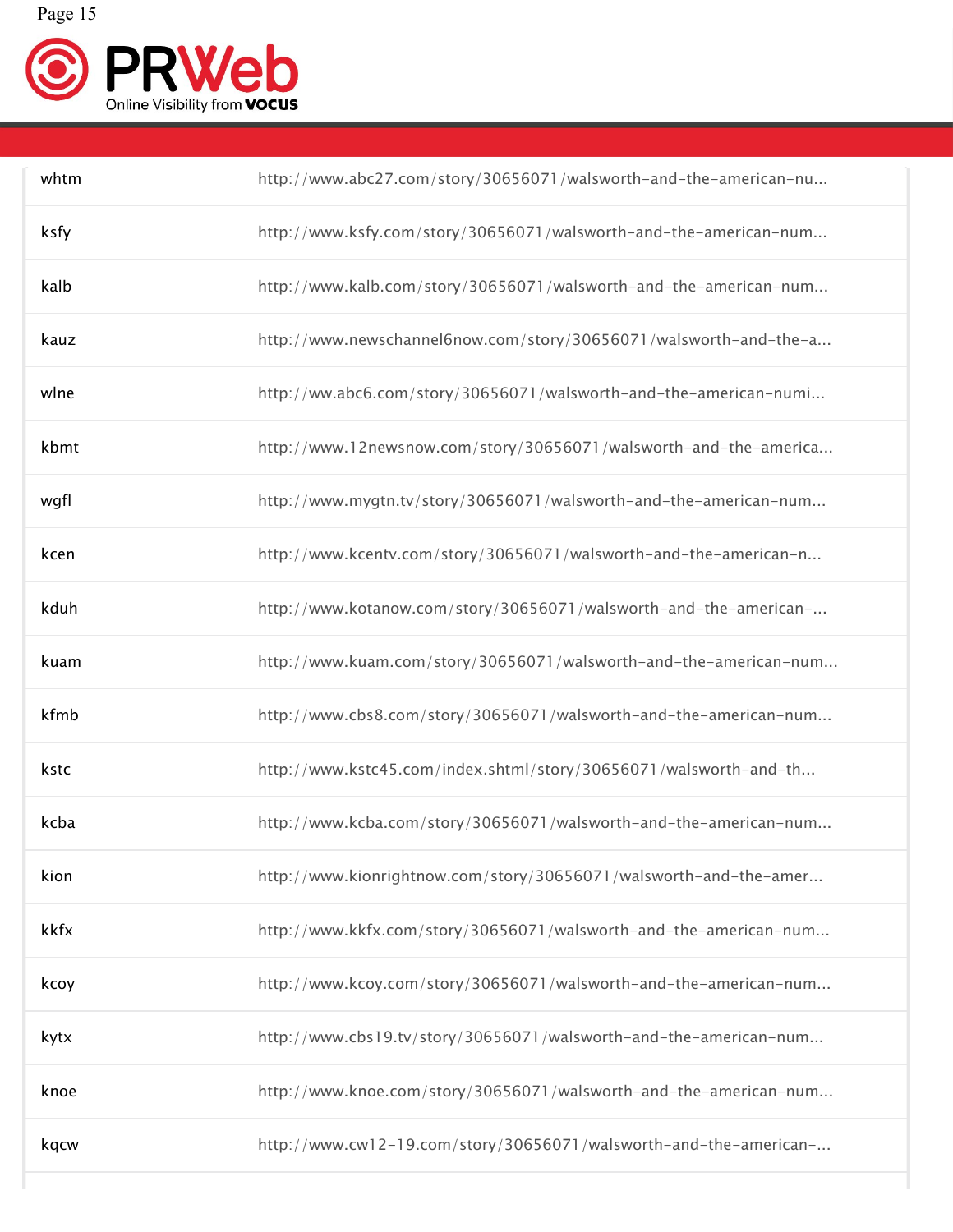

| wrcb | http://www.wrcbtv.com/story/30656071/walsworth-and-the-american-n |
|------|-------------------------------------------------------------------|
| wdrb | http://www.wdrb.com/story/30656071/walsworth-and-the-american-num |
| wxvt | http://www.wxvt.com/story/30656071/walsworth-and-the-american-num |
| kotv | http://www.newson6.com/story/30656071/walsworth-and-the-american- |
| kwtv | http://www.news9.com/story/30656071/walsworth-and-the-american-nu |
| wmbf | http://www.wmbfnews.com/story/30656071/walsworth-and-the-american |
| kfjx | http://www.fox14tv.com/story/30656071/walsworth-and-the-american- |
| koam | http://www.koamtv.com/story/30656071/walsworth-and-the-american-n |
| kpth | http://www.kpth.com/story/30656071/walsworth-and-the-american-num |
| kfre | http://www.kfre.com/story/30656071/walsworth-and-the-american-num |
| kxvo | http://www.cw15kxvo.com/story/30656071/walsworth-and-the-american |
| ktvg | http://www.foxnebraska.com/story/30656071/walsworth-and-the-ameri |
| kswt | http://www.kswt.com/story/30656071/walsworth-and-the-american-num |
| kmph | http://www.kmph-kfre.com/story/30656071/walsworth-and-the-america |
| kmeg | http://www.siouxlandnews.com/story/30656071/walsworth-and-the-ame |
| kptm | http://www.kptm.com/story/30656071/walsworth-and-the-american-num |
| ntv  | http://www.nebraska.tv/story/30656071/walsworth-and-the-american- |
| wand | http://www.wandtv.com/story/30656071/walsworth-and-the-american-n |
| wupv | http://www.cwrichmond.tv/story/30656071/walsworth-and-the-america |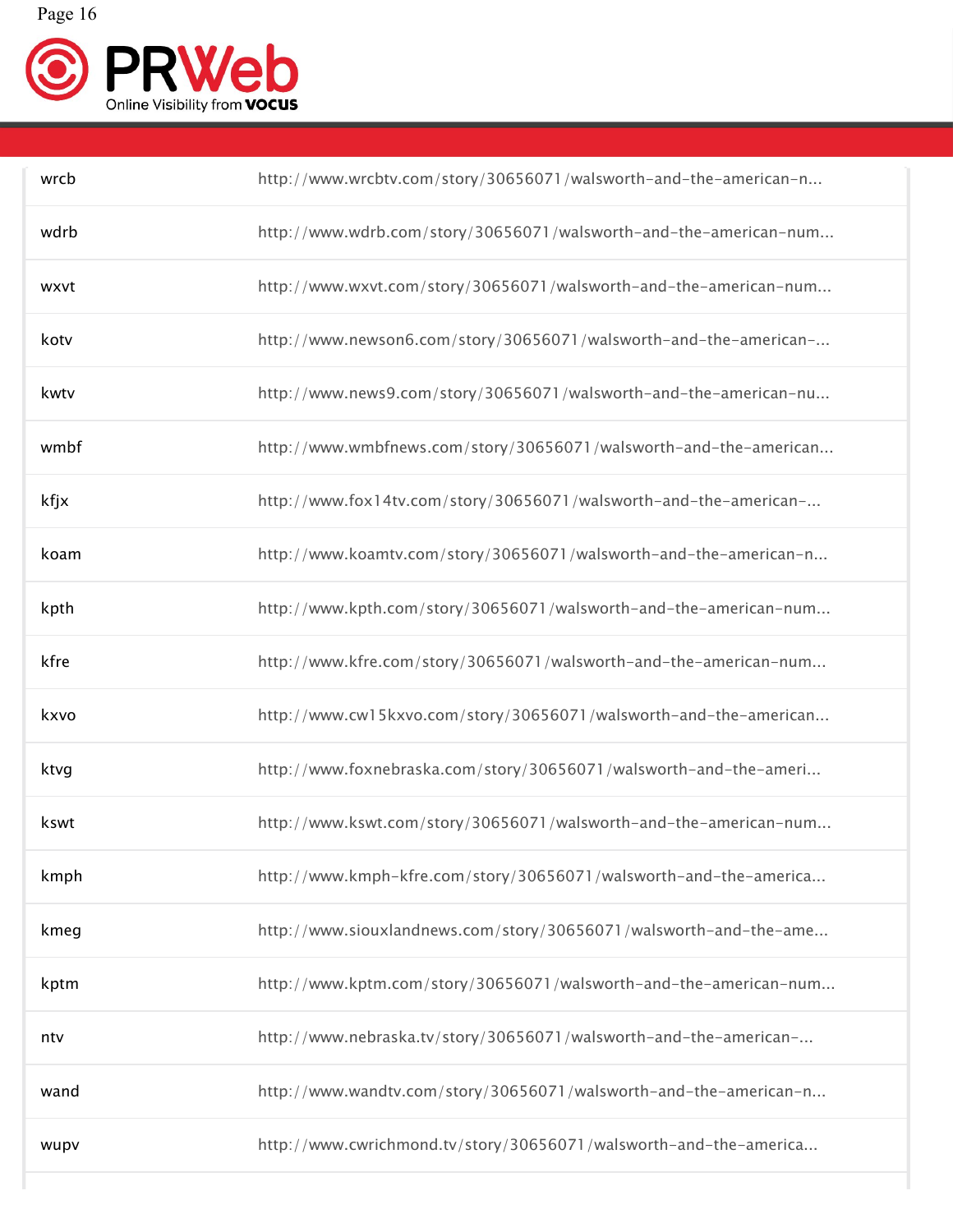

| ktvn | http://www.ktvn.com/story/30656071/walsworth-and-the-american-num |
|------|-------------------------------------------------------------------|
| kaz  | http://www.aztv.co/story/30656071/walsworth-and-the-american-numi |
| krhd | http://www.abc40.com/story/30656071/walsworth-and-the-american-nu |
| kswo | http://www.kswo.com/story/30656071/walsworth-and-the-american-num |
| kxxv | http://www.kxxv.com/story/30656071/walsworth-and-the-american-num |
| wbcb | http://www.wbcb.tv/story/30656071/walsworth-and-the-american-numi |
| kwes | http://www.newswest9.com/story/30656071/walsworth-and-the-america |
| wfmj | http://www.wfmj.com/story/30656071/walsworth-and-the-american-num |
| wsfx | http://www.foxwilmington.com/story/30656071/walsworth-and-the-ame |
| wxtx | http://www.wxtx.com/story/30656071/walsworth-and-the-american-num |
| wfxg | http://www.wfxg.com/story/30656071/walsworth-and-the-american-num |
| kndu | http://www.nbcrightnow.com/story/30656071/walsworth-and-the-ameri |
| khq  | http://www.khq.com/story/30656071/walsworth-and-the-american-numi |
| kfda | http://www.newschannel10.com/story/30656071/walsworth-and-the-ame |
| kten | http://www.kten.com/story/30656071/walsworth-and-the-american-num |
| kota | http://www.kotatv.com/story/30656071/walsworth-and-the-american-n |
| wboc | http://www.wboc.com/story/30656071/walsworth-and-the-american-num |
| wthr | http://www.wthr.com/story/30656071/walsworth-and-the-american-num |
| wcax | http://www.wcax.com/story/30656071/walsworth-and-the-american-num |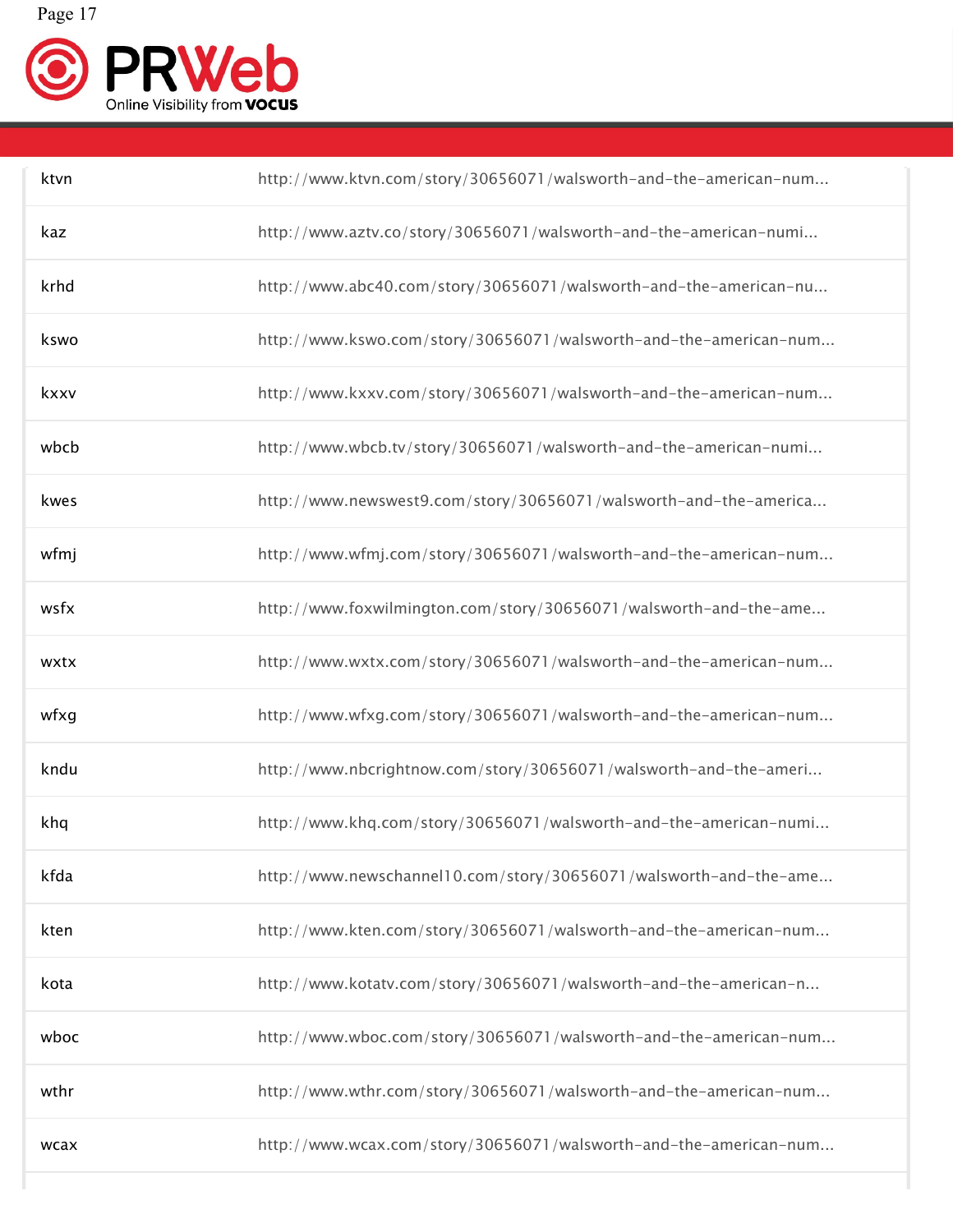

| kfve        | http://www.k5thehometeam.com/story/30656071/walsworth-and-the-ame |
|-------------|-------------------------------------------------------------------|
| wect        | http://www.wect.com/story/30656071/walsworth-and-the-american-num |
| wtnz        | http://www.WTNZFOX43.com/story/30656071/walsworth-and-the-america |
| wwbt        | http://www.nbc12.com/story/30656071/walsworth-and-the-american-nu |
| wdam        | http://www.wdam.com/story/30656071/walsworth-and-the-american-num |
| wlbt        | http://www.msnewsnow.com/story/30656071/walsworth-and-the-america |
| ktre        | http://www.Ktre.com/story/30656071/walsworth-and-the-american-num |
| kltv        | http://www.Kltv.com/story/30656071/walsworth-and-the-american-num |
| woi         | http://www.myabc5.com/story/30656071/walsworth-and-the-american-n |
| kcau        | http://www.kcautv.com/story/30656071/walsworth-and-the-american-n |
| wflx        | http://www.wflx.com/story/30656071/walsworth-and-the-american-num |
| klkn        | http://www.klkntv.com/story/30656071/walsworth-and-the-american-n |
| wtvm        | http://www.wtvm.com/story/30656071/walsworth-and-the-american-num |
| wtoc        | http://www.wtoc.com/story/30656071/walsworth-and-the-american-num |
| kold        | http://www.TucsonNewsNow.com/story/30656071/walsworth-and-the-ame |
| <b>WCSC</b> | http://www.live5news.com/story/30656071/walsworth-and-the-america |
| kwqc        | http://www.KWQC.com/story/30656071/walsworth-and-the-american-num |
| whbf        | http://www.whbf.com/story/30656071/walsworth-and-the-american-num |
| kcbd        | http://www.kcbd.com/story/30656071/walsworth-and-the-american-num |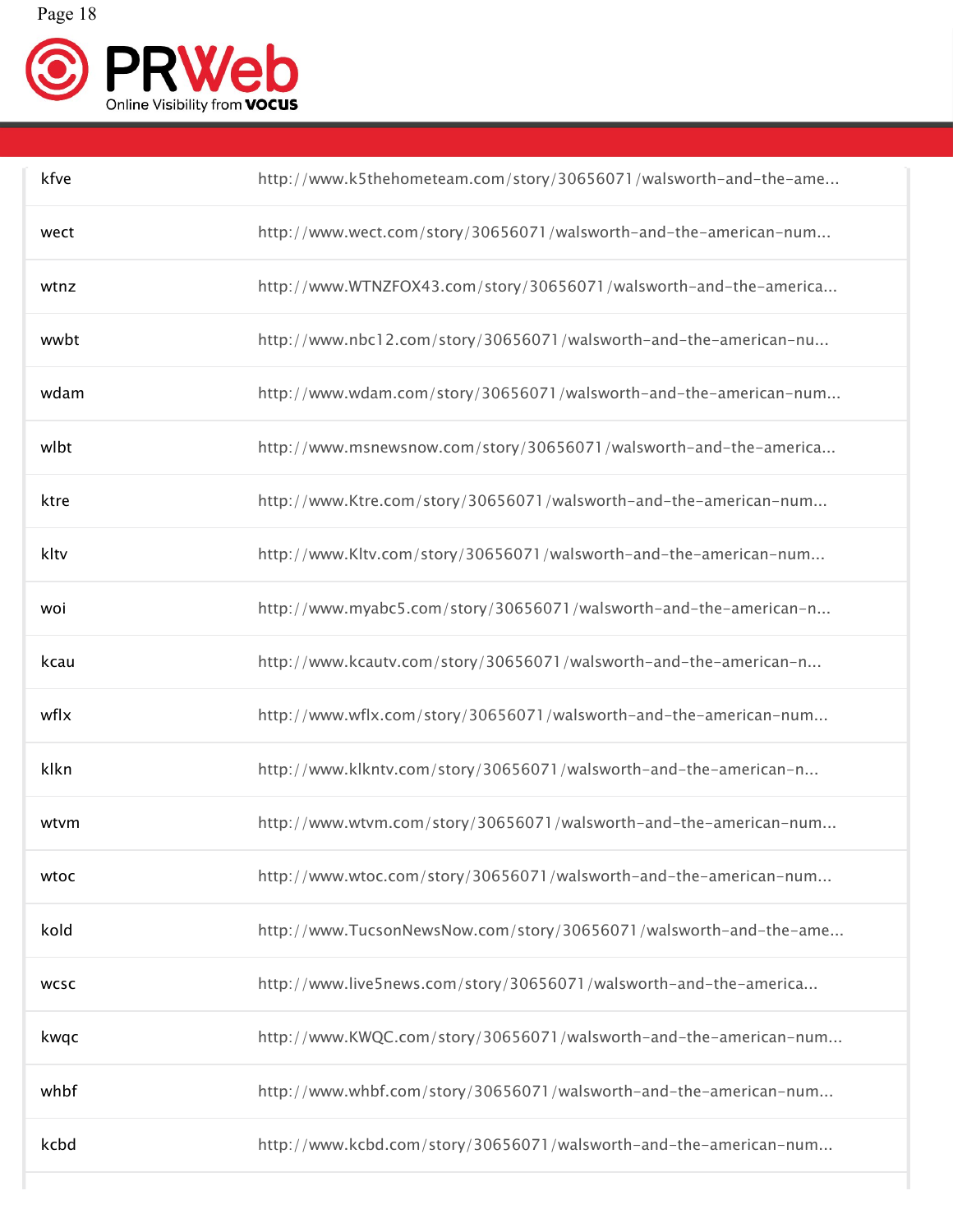

| woio   | http://www.19actionnews.com/story/30656071/walsworth-and-the-amer |
|--------|-------------------------------------------------------------------|
| kait   | http://www.kait8.com/story/30656071/walsworth-and-the-american-nu |
| kplc   | http://www.kplctv.com/story/30656071/walsworth-and-the-american-n |
| wxix   | http://www.fox19.com/story/30656071/walsworth-and-the-american-nu |
| waff   | http://www.WAFF.com/story/30656071/walsworth-and-the-american-num |
| wmctv  | http://www.WMCTV.com/story/30656071/walsworth-and-the-american-nu |
| khnl   | http://www.hawaiinewsnow.com/story/30656071/walsworth-and-the-ame |
| wfie   | http://www.14news.com/story/30656071/walsworth-and-the-american-n |
| kfvs12 | http://www.kfvs12.com/story/30656071/walsworth-and-the-american-n |
| ksla   | http://www.ksla.com/story/30656071/walsworth-and-the-american-num |
| wlox   | http://www.WLOX.com/story/30656071/walsworth-and-the-american-num |
| walb   | http://www.walb.com/story/30656071/walsworth-and-the-american-num |
| wistv  | http://www.wistv.com/story/30656071/walsworth-and-the-american-nu |
| wtol   | http://www.toledonewsnow.com/story/30656071/walsworth-and-the-ame |
| wsfa   | http://www.WSFA.com/story/30656071/walsworth-and-the-american-num |
| wave   | http://www.wave3.com/story/30656071/walsworth-and-the-american-nu |
| wten   | http://www.news10.com/story/30656071/walsworth-and-the-american-n |
| wric   | http://www.WRIC.com/story/30656071/walsworth-and-the-american-num |
| wlns   | http://www.WLNS.com/story/30656071/walsworth-and-the-american-num |

٦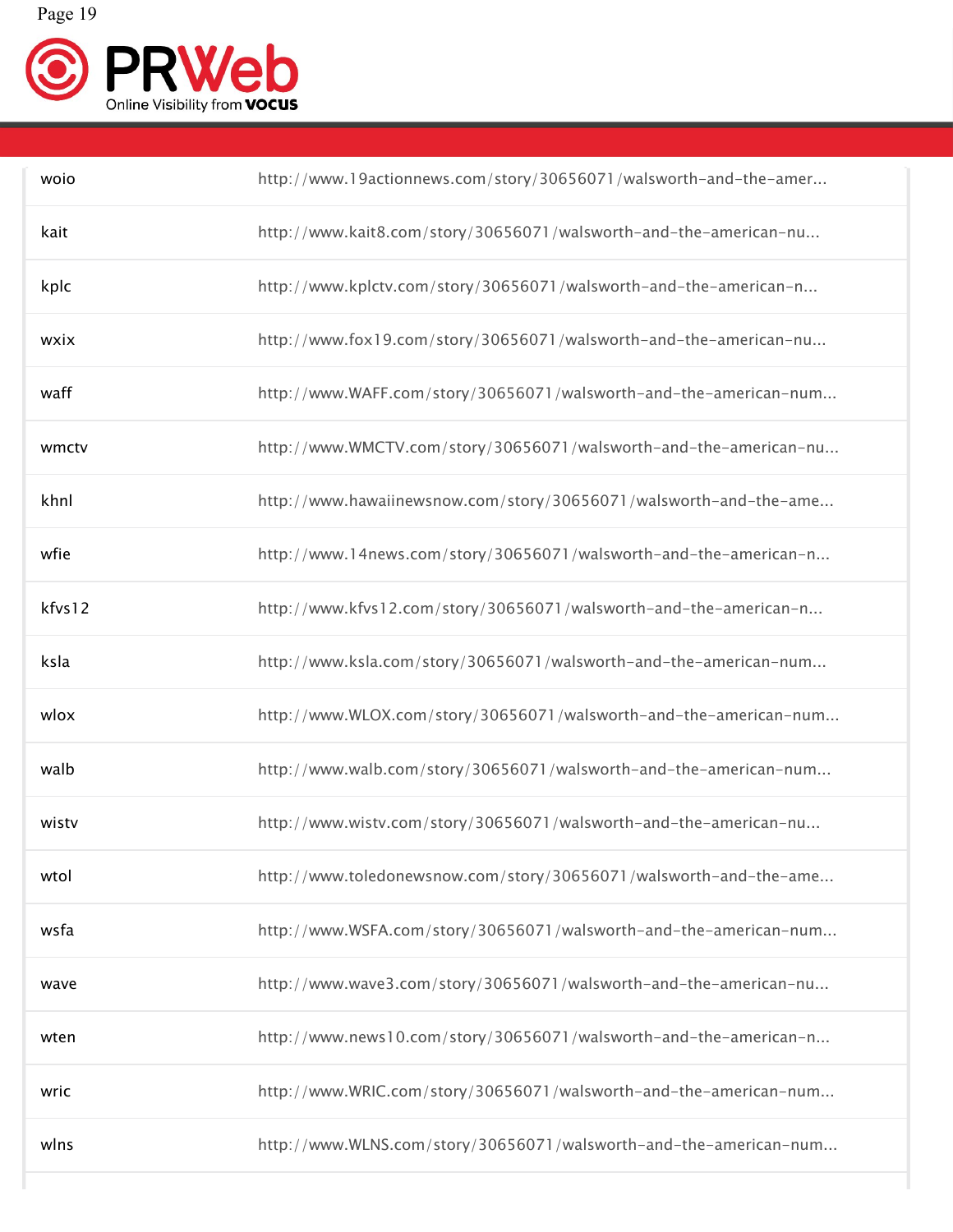

| wbay                                        | http://www.wbay.com/story/30656071/walsworth-and-the-american-num                             |
|---------------------------------------------|-----------------------------------------------------------------------------------------------|
| wkrn                                        | http://www.WKRN.com/story/30656071/walsworth-and-the-american-num                             |
| revenue.worldnow.com                        | http://revenue.worldnow.com/story/30656071/walsworth-and-the-amer                             |
| erienewsnow.com                             | http://www.erienewsnow.com/story/30656071/walsworth-and-the-ameri                             |
|                                             | The San Luis Obispo Tribune http://markets.financialcontent.com/mi.sanluisobispo/news/read/31 |
| <b>HPC Wire</b>                             | http://markets.financialcontent.com/taborcomm.hpcwire?Page=MEDIAV                             |
| / 920 AM Little Rock,<br>Arkansas           | KARN News Radio 102.9 FM http://markets.financialcontent.com/citcomm.citcommstations?Page=    |
| <b>Ruidoso News</b>                         | http://markets.financialcontent.com/mng-elpaso.ruidosonews/news/r                             |
| SiliconValley.com                           | http://markets.financialcontent.com/mng-ba.siliconvalley/news/rea                             |
| Carlsbad Current-Argus                      | http://markets.financialcontent.com/mng-elpaso.currentargus/news/                             |
| myMotherLode.com<br>California Gold Country | http://markets.financialcontent.com/clarkebroadcasting.mymotherlo                             |
| The Network Journal                         | http://markets.financialcontent.com/tnj?Page=MEDIAVIEWER&GUID=311                             |
| InvestorPlace                               | http://markets.financialcontent.com/investplace/news/read/3113247                             |
| <b>Farmington Daily Times</b>               | http://markets.financialcontent.com/mng-elpaso.dailytimes/news/re                             |
| Value Investing News                        | http://markets.financialcontent.com/fatpitch.valueinvestingnews?P                             |
| DailyBulletin.com                           | http://markets.financialcontent.com/mng-lang.dailybulletin/news/r                             |
| Rockford Register Star                      | http://markets.financialcontent.com/gatehouse.rrstar/news/read/31                             |
| The Columbus Ledger<br>Enquirer             | http://markets.financialcontent.com/mi.ledgerenquirer/news/read/3                             |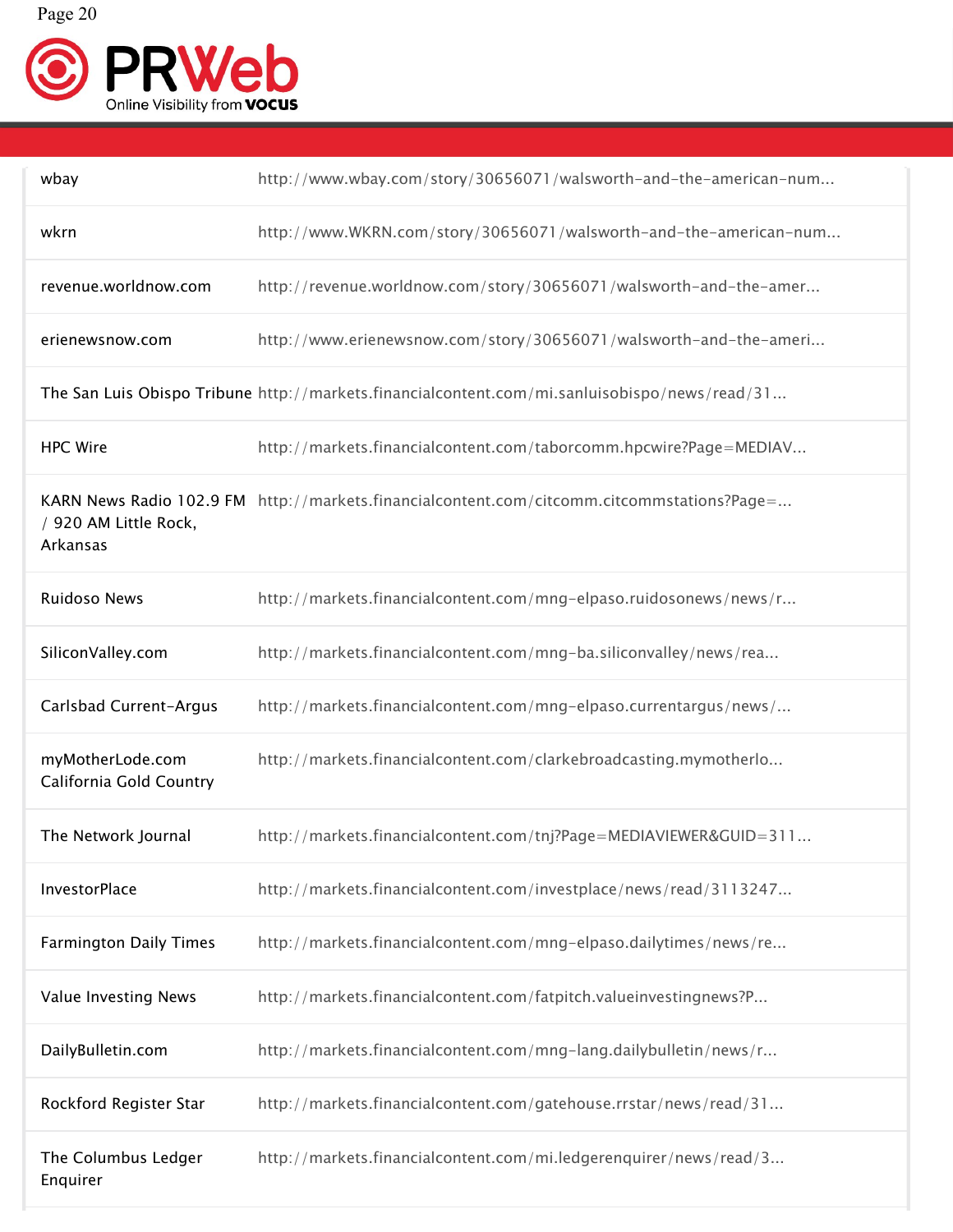

| Market Intelligence Center       | http://markets.financialcontent.com/marketintelligence?Page=MEDIA                           |
|----------------------------------|---------------------------------------------------------------------------------------------|
| Hydro Review                     | http://markets.financialcontent.com/pennwell.hydroworld/news/read                           |
| HeraldNet Everett,<br>Washington | http://markets.financialcontent.com/heraldnet/news/read/31132478/                           |
| <b>740 KVOR</b>                  | http://markets.financialcontent.com/citcomm.kvoram?Page=MEDIAVIEW                           |
| Macon Telegraph                  | http://markets.financialcontent.com/mi.macon/news/read/31132478/W                           |
| Las Cruces Sun-News              | http://markets.financialcontent.com/mng-elpaso.lcsunnews/news/rea                           |
| The Island Packet                | http://markets.financialcontent.com/mi.islandpacket/news/read/311                           |
| Santa Cruz Sentinel              | http://markets.financialcontent.com/mng-ba.santacruzsentinel/news                           |
| <b>Bradenton Herald</b>          | http://markets.financialcontent.com/mi.bradenton/news/read/311324                           |
| <b>Belleville News Democrat</b>  | http://markets.financialcontent.com/mi.belleville/news/read/31132                           |
|                                  | San Bernardino County Sun http://markets.financialcontent.com/mng-lang.sbsun/news/read/3113 |
| <b>Redlands Daily Facts</b>      | http://markets.financialcontent.com/mng-lang.redlandsdaily/news/r                           |
| Idaho Statesman                  | http://markets.financialcontent.com/mi.idahostatesman/news/read/3                           |
| San Gabriel Valley Tribune       | http://markets.financialcontent.com/mng-lang.sgvtrib/news/read/31                           |
| The Buffalo News                 | http://markets.financialcontent.com/buffnews/news/read/31132478/W                           |
| Sign On San Diego                | http://markets.financialcontent.com/sandiego?Page=MEDIAVIEWER&GUI                           |
| The State                        | http://markets.financialcontent.com/mi.thestate/news/read/3113247                           |
| <b>Centre Daily Times</b>        | http://markets.financialcontent.com/mi.centredaily/news/read/3113                           |
| <b>Whittier Daily News</b>       | http://markets.financialcontent.com/mng-lang.whittier/news/read/3                           |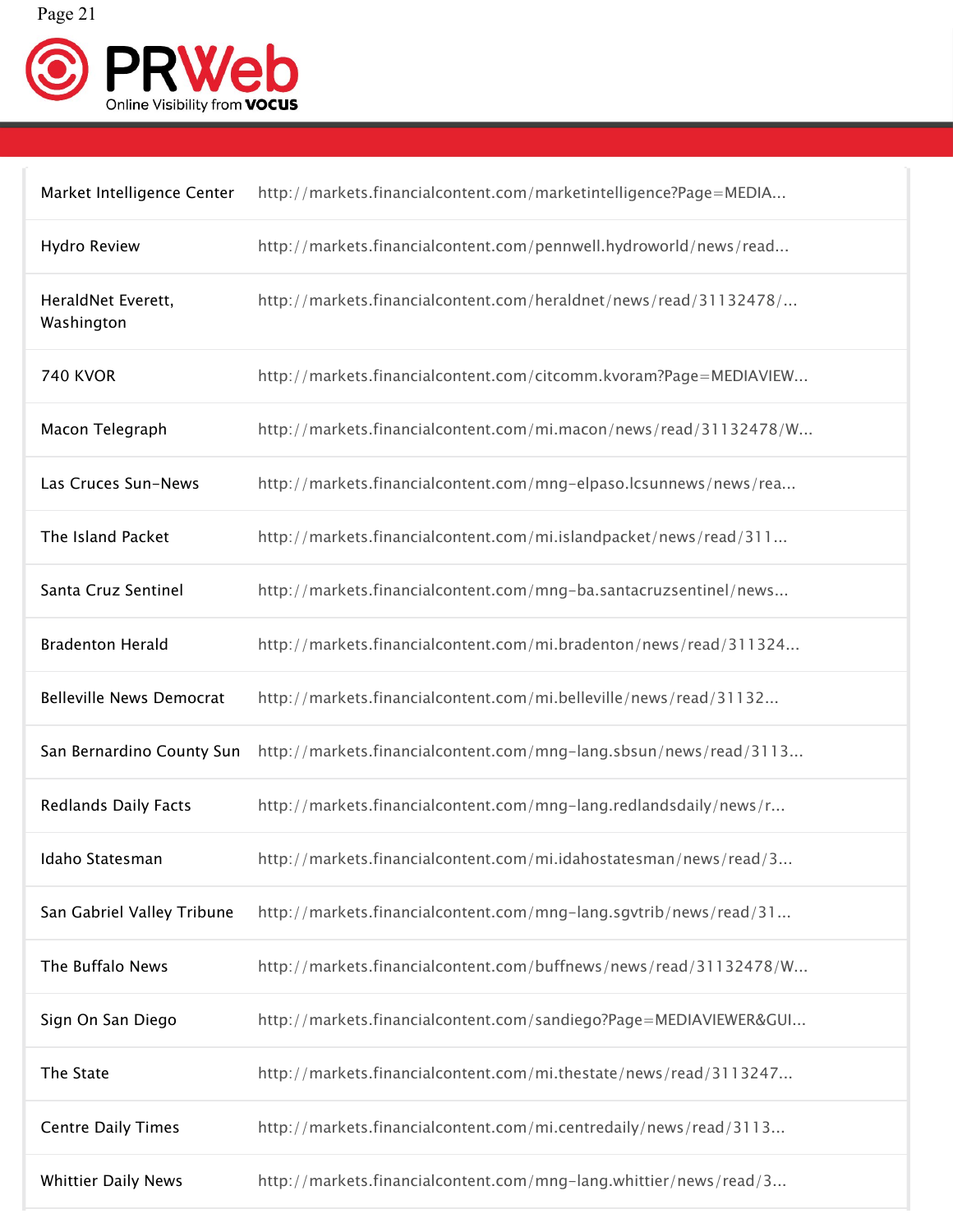

| The Bellingham Herald   | http://markets.financialcontent.com/mi.bellinghamherald/news/read |
|-------------------------|-------------------------------------------------------------------|
| Inside Bay Area         | http://markets.financialcontent.com/mng-ba.iba/news/read/31132478 |
| The News Tribune        | http://markets.financialcontent.com/mi.newstribune/news/read/3113 |
| Anchorage Daily News    | http://markets.financialcontent.com/mi.adn/news/read/31132478/Wal |
| Pasadena Star-News      | http://markets.financialcontent.com/mng-lang.pasadena/news/read/3 |
| Sun Herald              | http://markets.financialcontent.com/mi.sunherald/news/read/311324 |
| Wichita Eagle           | http://markets.financialcontent.com/mi.kansas/news/read/31132478/ |
| LA Daily News           | http://markets.financialcontent.com/mng-lang.dailynews/news/read/ |
| Lexington Herald-Leader | http://markets.financialcontent.com/mi.kentucky/news/read/3113247 |
| Press-Telegram          | http://markets.financialcontent.com/mng-lang.presstelegram/news/r |
| El Paso Times           | http://markets.financialcontent.com/mng-elpaso.elpasotimes/news/r |
| The Sacramento Bee      | http://markets.financialcontent.com/mi.sacbee/news/read/31132478/ |
| The Daily Breeze        | http://markets.financialcontent.com/mng-lang.dailybreeze/news/rea |
| <b>NewsOK</b>           | http://markets.financialcontent.com/newsok/news/read/31132478/Wal |
| The Olympian            | http://markets.financialcontent.com/mi.theolympian/news/read/3113 |
| El Nuevo Herald         | http://markets.financialcontent.com/mi.elnuevo/news/read/31132478 |
| Contra Costa Times      | http://markets.financialcontent.com/mng-ba.contracostatimes/news/ |
| StreetInsider           | http://markets.financialcontent.com/streetinsider?Page=MEDIAVIEWE |
| <b>WRAL</b>             | http://markets.financialcontent.com/wral/news/read/31132478/Walsw |
|                         |                                                                   |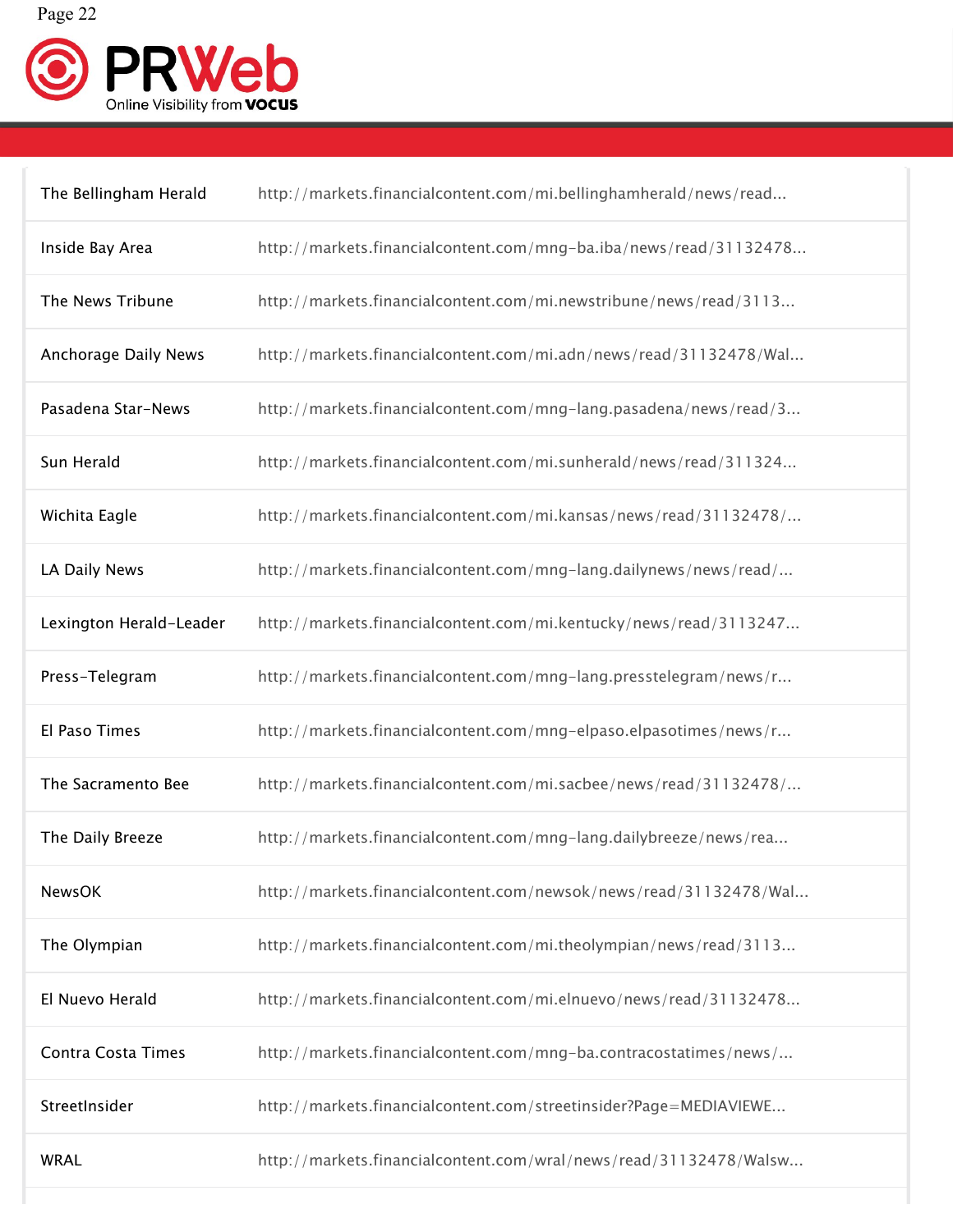

| The News & Observer              | http://markets.financialcontent.com/mi.newsob/news/read/31132478/                              |
|----------------------------------|------------------------------------------------------------------------------------------------|
| Star Telegram                    | http://markets.financialcontent.com/mi.startelegram/news/read/311                              |
| Kansas City Star                 | http://markets.financialcontent.com/mi.kansascity/news/read/31132                              |
| The Sun News                     | http://markets.financialcontent.com/mi.myrtlebeach/news/read/3113                              |
| San Jose Mercury News            | http://markets.financialcontent.com/mng-ba.mercurynews/news/read/                              |
| The MiamiHerald                  | http://markets.financialcontent.com/mi.miamiherald/news/read/3113                              |
| <b>Star Tribune</b>              | http://markets.financialcontent.com/startribune/news/read/3113247                              |
|                                  | International Business Times http://markets.financialcontent.com/ibtimes?Page=MEDIAVIEWER&GUID |
| American Public Media            | http://thenumbers.marketplace.org/publicradio?Page=MEDIAVIEWER&GU                              |
| World Net Daily                  | http://markets.wnd.com/worldnetdaily?Page=MEDIAVIEWER&GUID=311324                              |
| CEO World News                   | http://finance.ceoworld.biz/ceoworldbiz?Page=MEDIAVIEWER&GUID=311                              |
| <b>AZ Central</b>                | http://finance.azcentral.com/azcentral?Page=MEDIAVIEWER&GUID=3113                              |
| Ask                              | http://markets.ask.com/ask?Page=MEDIAVIEWER&GUID=31132478                                      |
| <b>Fat Pitch Financials</b>      | http://quotes.fatpitchfinancials.com/fatpitch.financials?Page=MED                              |
| WallStreetSelect                 | http://investor.wallstreetselect.com/wss?Page=MEDIAVIEWER&GUID=31                              |
| Stocknod                         | http://quotes.stocknod.com/stocknod?Page=MEDIAVIEWER&GUID=3113247                              |
| Sentinel                         | Milwaukee Wisconsin Journal http://finance.jsonline.com/jsonline/news/read/31132478/Walsworth  |
| Renewable Energy World           | http://finance.renewableenergyworld.com/pennwell.renewableenergy/                              |
| Securities Technology<br>Monitor | http://markets.securitiesindustry.com/sourcemedia.securitiesindus                              |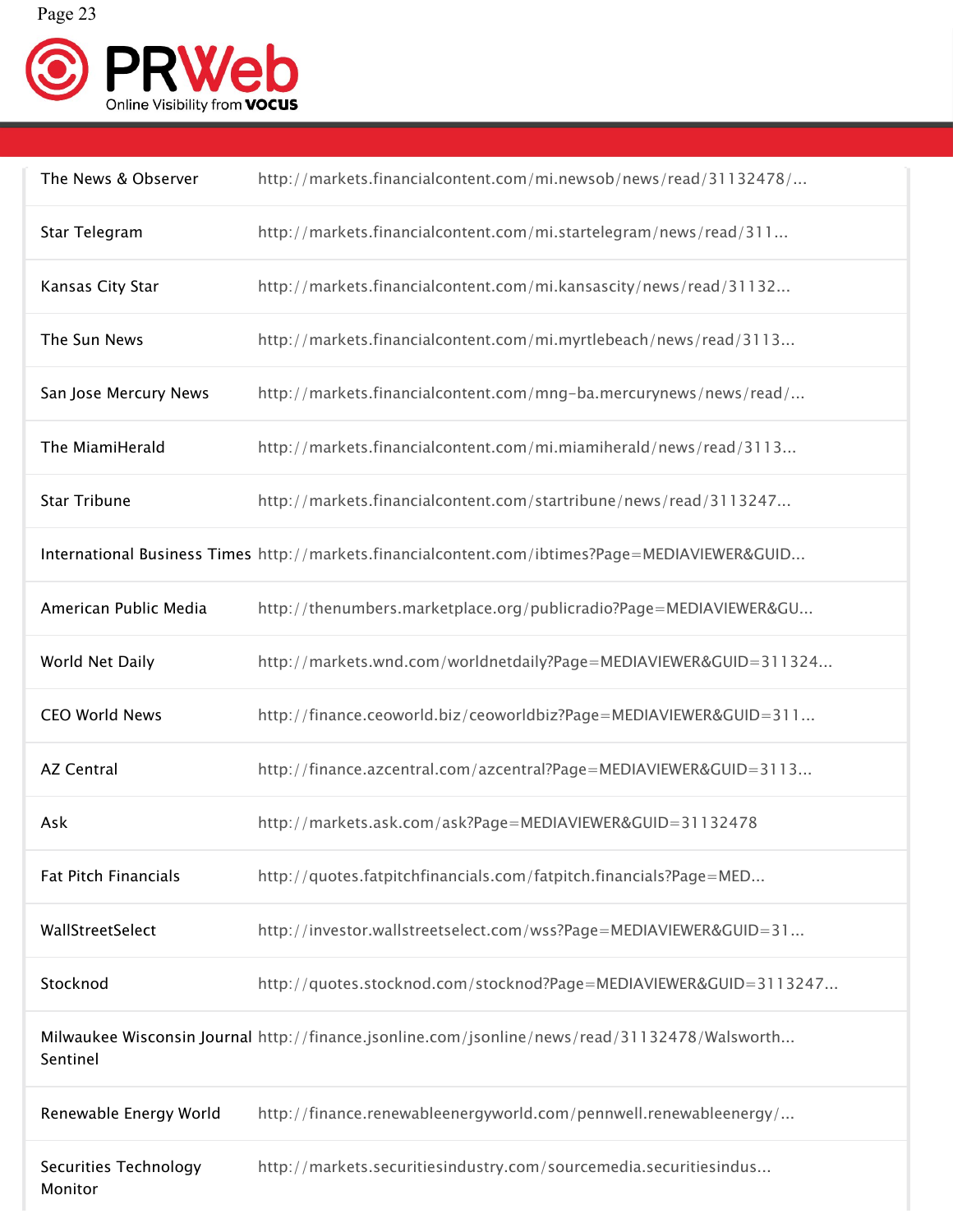

| Digital Media Wire            | http://finance.dmwmedia.com/dmwmedia?Page=MEDIAVIEWER&GUID=311324 |
|-------------------------------|-------------------------------------------------------------------|
| Biospace                      | http://investor.biospace.com/biospace/news/read/31132478/Walswort |
| Press Enterprise              | http://markets.pe.com/pe/news/read/31132478/Walsworth_and_the_Ame |
| Minyanville                   | http://finance.minyanville.com/minyanville?Page=MEDIAVIEWER&GUID= |
| Daily Herald                  | http://finance.dailyherald.com/dailyherald/news/read/31132478/Wal |
| The Boston Globe              | http://finance.boston.com/boston/news/read/31132478/Walsworth_and |
| Pittsburgh Post-Gazette       | http://markets.post-gazette.com/postgazette?Page=MEDIAVIEWER&GUID |
| Sweetwater Reporter           | http://business.sweetwaterreporter.com/sweetwaterreporter/news/re |
| <b>Big Spring Herald</b>      | http://business.bigspringherald.com/bigspringherald/news/read/311 |
| Kane Republican               | http://business.kanerepublican.com/kanerepublican/news/read/31132 |
| Ridgway Record                | http://business.ridgwayrecord.com/ridgwayrecord/news/read/3113247 |
| The Daily Press               | http://business.smdailypress.com/smdailypress/news/read/31132478/ |
| The Punxsutawney Spirit       | http://business.punxsutawneyspirit.com/punxsutawneyspirit/news/re |
| The Antlers American          | http://business.theantlersamerican.com/theantlersamerican/news/re |
| Poteau Daily News             | http://business.poteaudailynews.com/poteaudailynews/news/read/311 |
| <b>Minster Community Post</b> | http://business.minstercommunitypost.com/minstercommunitypost/new |
| The Evening Leader            | http://business.theeveningleader.com/theeveningleader/news/read/3 |
| Wapakoneta Daily News         | http://business.wapakdailynews.com/wapakdailynews/news/read/31132 |
| Valley City Times-Record      | http://business.times-online.com/times-online/news/read/31132478/ |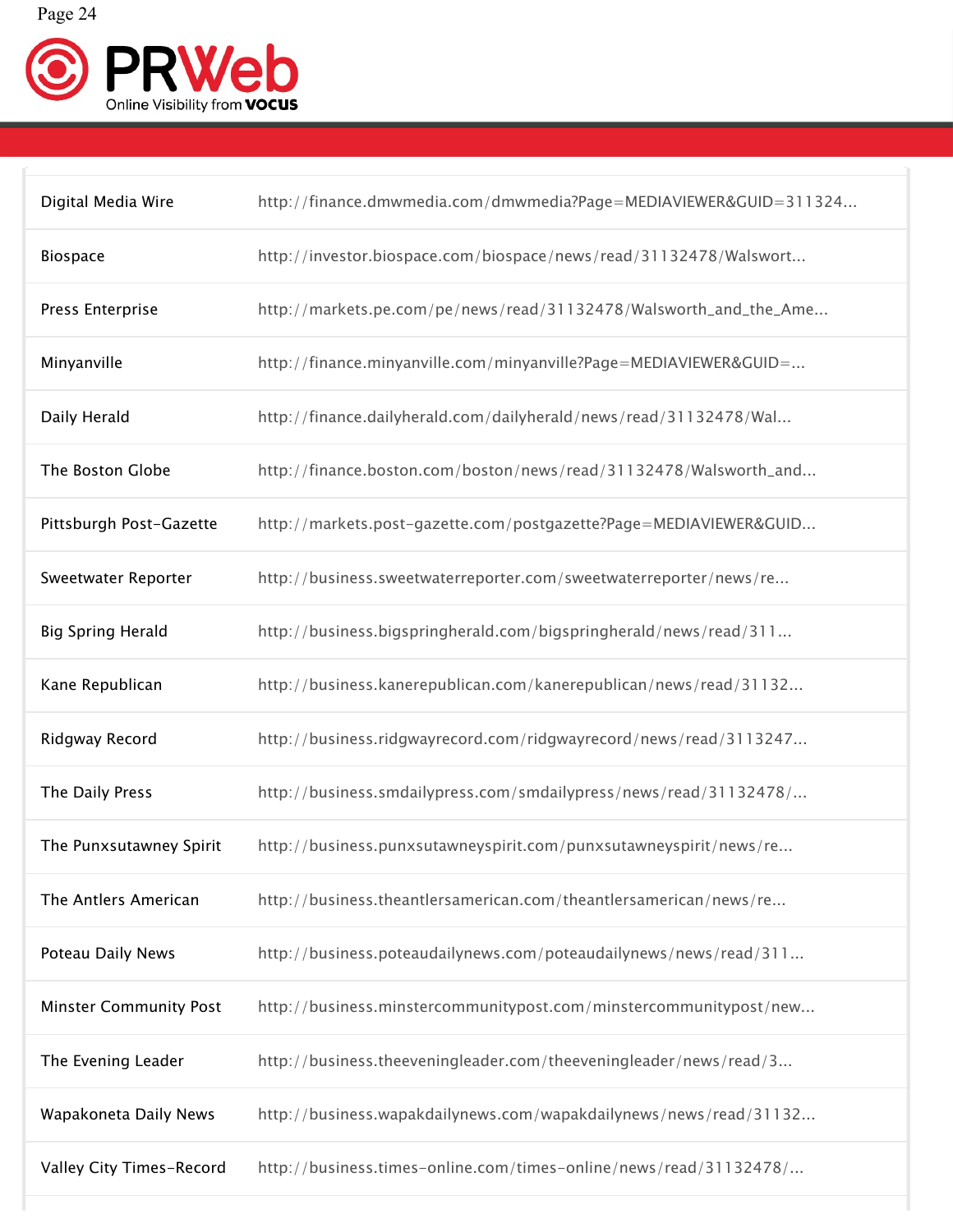

| <b>Observer News Enterprise</b>   | http://business.observernewsonline.com/observernewsonline/news/re |
|-----------------------------------|-------------------------------------------------------------------|
| Daily Times Leader                | http://business.dailytimesleader.com/dailytimesleader/news/read/3 |
| <b>Starkville Daily News</b>      | http://business.starkvilledailynews.com/starkvilledailynews/news/ |
| The Post and Mail                 | http://business.thepostandmail.com/thepostandmail/news/read/31132 |
| <b>Decatur Daily Democrat</b>     | http://business.decaturdailydemocrat.com/decaturdailydemocrat/new |
| The Pilot News                    | http://business.thepilotnews.com/thepilotnews/news/read/31132478/ |
| The Morning News                  | http://business.am-news.com/am-news/news/read/31132478/Walsworth_ |
| <b>Mammoth Times</b>              | http://business.mammothtimes.com/mammothtimes/news/read/31132478/ |
| Inyo Register                     | http://business.inyoregister.com/inyoregister/news/read/31132478/ |
| Malvern Daily Record              | http://business.malvern-online.com/malvern-online/news/read/31132 |
| <b>Benton Courier</b>             | http://business.bentoncourier.com/bentoncourier/news/read/3113247 |
| American Public Media -<br>Online | http://thenumbers.marketplace.org/publicradio/news/read?GUID=3113 |
| <b>BioSpace</b>                   | http://investor.biospace.com/biospace/news/read?GUID=31132369     |
| <b>Biz Wire Express</b>           | http://www.bizwireexpress.com/showstoryPRWeb.php?storyid=473294   |
| <b>Consumer Electronics Net</b>   | http://dmnnewswire.digitalmedianet.com/articles/viewarticle.jsp?i |
| Corporate Media News              | http://corporatemedianews.digitalmedianet.com/articles/viewarticl |
| <b>Creative Mac</b>               | http://www.creativemac.com/articles/viewarticle.jsp?id=4196047    |
| Industrialinfo.com                | http://markets.financialcontent.com/stocks/news/read?GUID=3113236 |
| <b>IT Business Net</b>            | http://www.itbusinessnet.com/articles/viewarticle.jsp?id=4196047  |